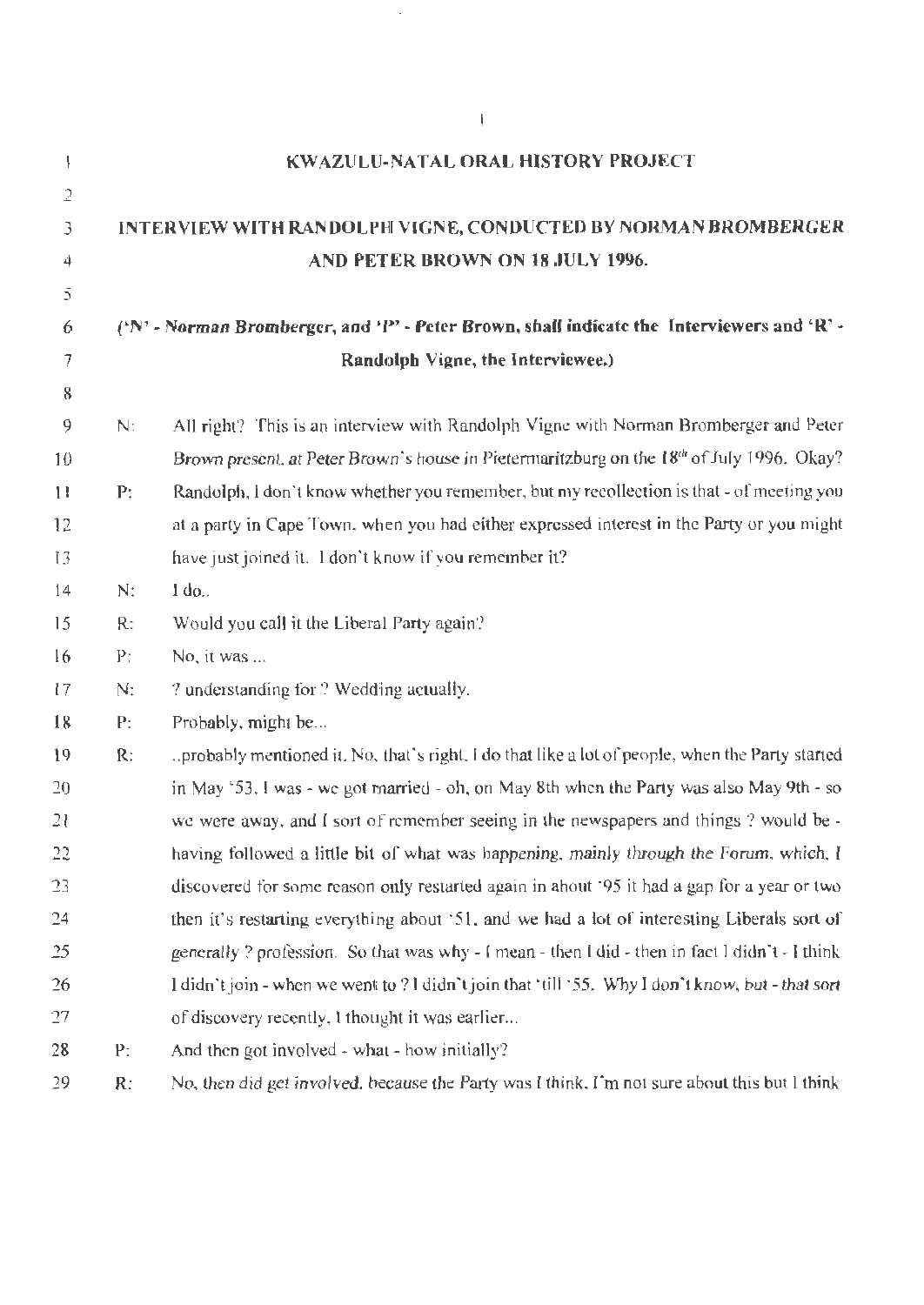$\mathbf{I}$ 

it was still the hectic, sort of 'game western..' relic...

2 P: Is it notably election time?

3 4 5 6 7 8 9 10 11 12 13 14 I 5 16 17 **18**  19 20 21 22 23 24 25 26 27 28 29 R: ... election going on and I can't you know like a lot of people in this jnstance - some of the situations, contacted the Party office on genders and said you know 'Here I am, what do l do?' And the answer came down. And then I was found - I was a member of the Sea Point branch, we were actually living in Bell House in Cape Town and Harry Ross-Brodie were very good and they used to have meetings in their flat in Sea Point. And um, I can't really tell you  $-1 - 1$ ? Dan Tekili - why they would belong to the Sea  $-$  of course, he lived in Woodstock or something like that - I suppose - there wasn't a city branch, and a wonderful old fellow called Wilson Seque, another story about him.. And I don't really remember who the others were, but they were typical sort of branch meetings - they had this little fiddle faddle about paper clips? probably ? informed - I - I thought you know 'Is this the freedom struggle I thought I'd joined?" And then we went to England in '56, just a very short - we were T think only away a month or six weeks really and so often. it was getting out of the country and sort of seeing it all from the other end of the telescope so to speak that really got me thinking that either - if 1 came back lo South Africa I would either go in boots and all or we go to England because it's so absolutely fed up with everything and again failure to get involved with the Party. I did go to I think it was the January '57, to the Party Congress which was in the Tafelberg Hotel, that was the first Party Congress I'd been to- been to - and <sup>t</sup>d been to quite a few public meetings; I remember Margaret Ballinger and Donald Stuart and some other - I forgotten what the occasion was - it doesn't come up in my researches. Well I used to sort of trod along to things but still wasn't really? involved much. I should say when l came back from England. well from that trip to determine whether to have a go or not, I flew down from  $\cdot$  I think I went back to Jo'burg on some business thing and then !lying back to Cape Town, Leslie was on the 'plane, Leslie Rubin and I proceeded? the nose and said 'You know, what about me?' All in short and Leslie takes credit for having sort of got me to join the Liberal Party. It wasn't in fact the case it was more that I was said that you know I joined the Party a ? year ago and doesn't ? suit me. And so he then - and then I found myself- asked to speak at a meeting somewhere like Grassy Park - well it was at sort of Cape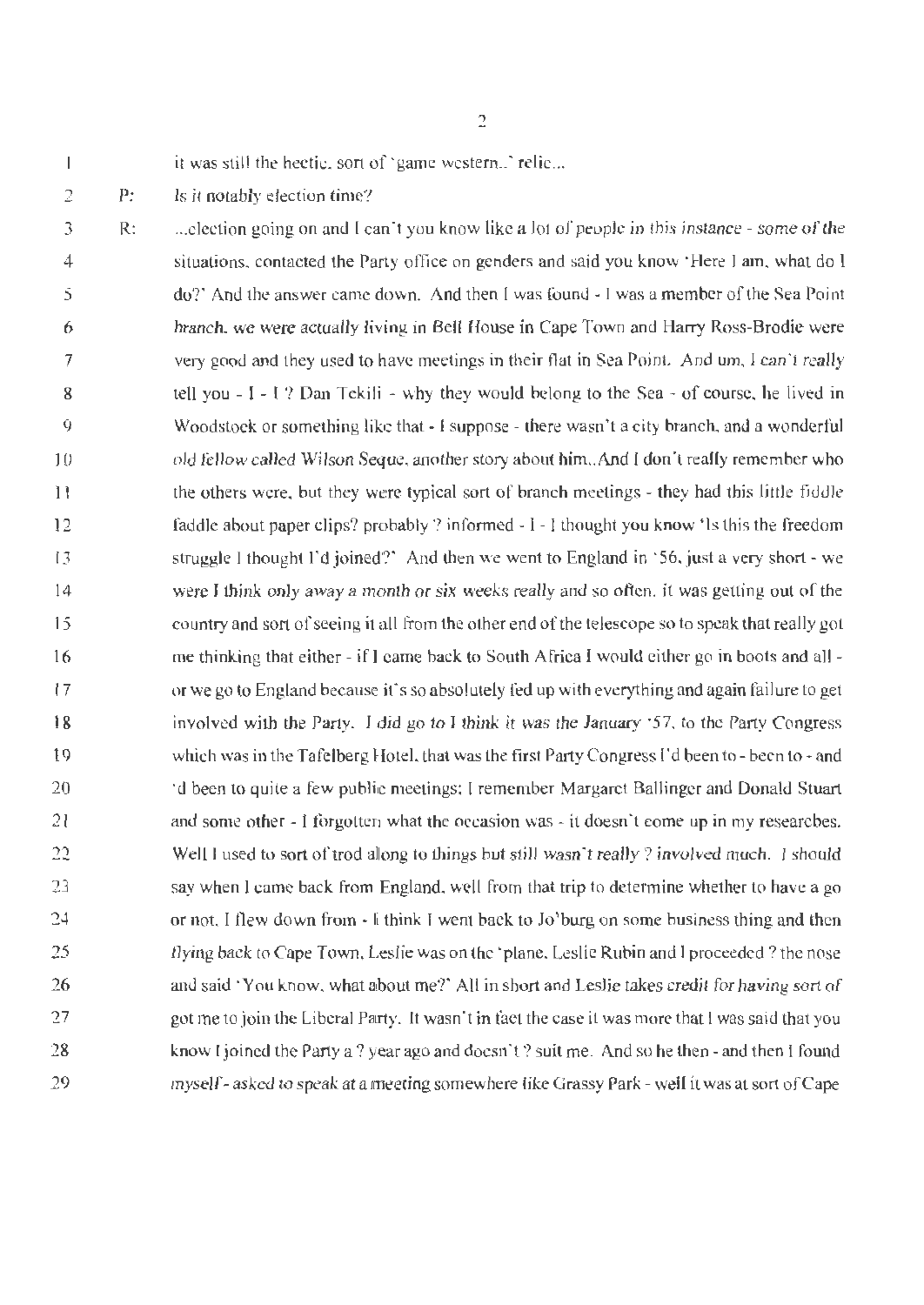| $\overline{\mathbf{I}}$ |                | Flats - was it? The incredible - you've never seen such a place - sort of squatter camp thing    |
|-------------------------|----------------|--------------------------------------------------------------------------------------------------|
| 2                       |                | with Denys Goldberg and I think Vic Goldstein who later left - Vic Goldberg, who then left       |
| 3                       |                | the COD and I remember Leslie coaching me - exactly what I had to say and so on - as if?         |
| 4                       |                | I hadn't the faintest idea what it was all about you know. I did say I grew up in a totally      |
| 5                       |                | unpolitical environment, Port Elizabeth - politics was the equivalent of sort of pornography     |
| 6                       |                | or something like that - you just didn't go in for it you know. And so that was really what      |
| 7                       |                | got me but then of course the world stepped forward $\cdot$ it wasn't 'till '58 with the general |
| 8                       |                | election when a lot of us in a similar dissatisfied state worked for Gerald Gordon and then      |
| 9                       |                | you know got buoyant? And it was a very bad time to join the Party because it was when the       |
| 10                      |                | Cape was sort of breaking away from                                                              |
| 11                      | P:             | A National sort of direction                                                                     |
| 12                      | $\mathbb{R}$ : | Ja, ja, and the sort of young Turks hadn't really sort of started anything you know so then it   |
| 13                      |                | was the Gerald Gordon campaign, followed by, of course, the arrival of Pat. after he got??       |
| 14                      | $\rho$         | Pat Duncan.                                                                                      |
| 15                      | R:             | From Pat Duncan and there was a sort of local leader to follow which we hadn't had until         |
| 16                      |                | then. I mean Oscar and some of them - Oscar was okay but some of them were positively            |
| 17                      |                | off putting, I mean Tom Price                                                                    |
| 18                      | P:             | Oh. I know - yes.                                                                                |
| 19                      | R:             | had us all ? the Party but, anyway so that was really why I got involved and I remember          |
| 20                      |                | meeting you at a party at the Rubins after that when I was already                               |
| 21                      | P:             | Well, I think that's where I first met you, Norman? You probably don't remember - when           |
| 22                      |                | Paton and Rubin were singing naughty songs if I remember rightly.                                |
| 23                      | R:             | I remember Oscar and Paton sort of swotting anec - ? public stories in Afrikaans                 |
| 24                      | P:             | I don't remember that                                                                            |
| 25                      | R:             | In NUSAS days. Of course you were a great pal of Neville's weren't you?                          |
| 26                      | N:             | Yes.                                                                                             |
| 27                      | P:             | Well that's certainly where I first met you - it might not have been on that occasion - so -     |
| 28                      |                | with Neville at the Rubins                                                                       |
| 29                      | R:             | Aha                                                                                              |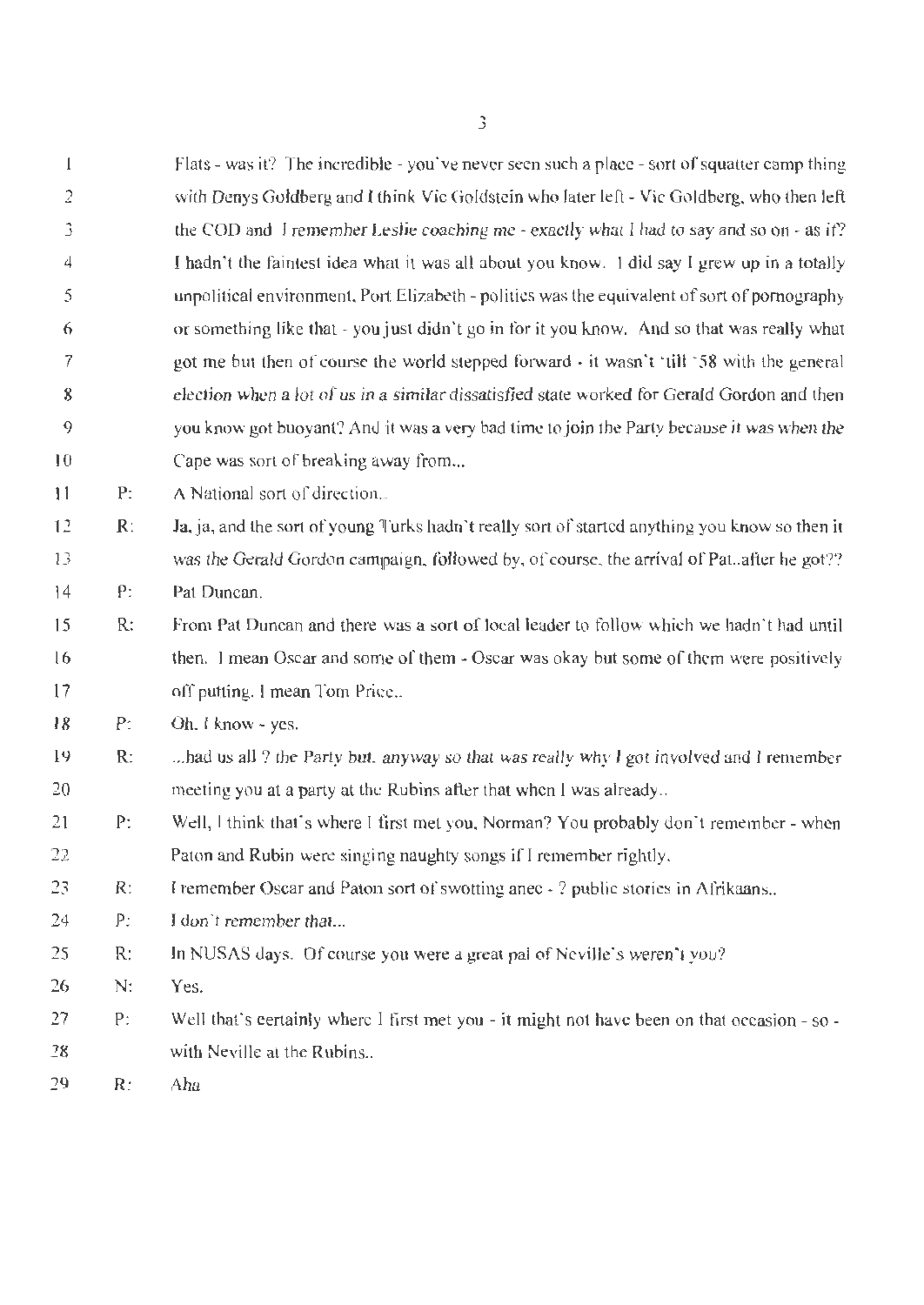| 1                 | $\mathbf{p}$ : | Before we carry on with your adventures, you mentioned Donald Stuart, the tape recorder        |
|-------------------|----------------|------------------------------------------------------------------------------------------------|
| $\mathbb{C}$      |                | might like to know a little hit about                                                          |
| 3                 | $\mathsf{R}$ : | Oh yes. Donald was on of the - he was one of the - he was Professor of English at Fort Hare    |
| 4                 |                | I think.                                                                                       |
| 5                 | ₽:             | I think so, yes.                                                                               |
| 6                 | $\mathsf{R}$ : | And a very nice, attractive character, a very intelligent man and a sense of humour and so on. |
| 7                 |                | Good speaker too, but I think if he had - it must have been - I may have got it later on, but  |
| 8                 |                | you know when they were all kicked out of Fort Hare?                                           |
| 9                 | P:             | Yes, he was kicked out, he was kicked out then.                                                |
| 10                | $\mathsf{R}$ : | Was it something - was it called 'Manderstab' or I can't remember - a good speaker too.        |
| Ħ                 | P:             | That was of course Terence, Beard?                                                             |
| $12 \overline{ }$ | R:             | And Nyemhezi too, ja, and                                                                      |
| 13                | P:             | And Nyembesc                                                                                   |
| 14                | $\mathsf{R}$ : | Also                                                                                           |
| 15                | P:             | I think Nyembese went at the same time.                                                        |
| 16                | R.             | ? right - yes, they had an absolute clean out. I don't know what pretext they used but I       |
| 17                |                | recollect it was all taken as broad action, you know.                                          |
| 18                | P:             | Was it not when control passed from the missionaries as it were to the state?                  |
| 19                | $R$ :          | Yes, there you are - probably rich enough to take over. They're here at Fort hare now? And     |
| 20                |                | just absolutely wrecked it - ja that's right I think it must have been just at that time.      |
| 21                | P:             | Alright. Gerald Gordon's election and Pat arriving in providing I suppose a sort of rallying   |
| 22                |                | point for                                                                                      |
| 23                | R:             | Very much, yes, that was quite ? of course, it gave one something to do - you know, which      |
| 24                |                | is what one wanted, rather than sitting around talking about jumble sales and Kirk sales       |
| 25                |                | which is just, as we all know, somebody said ' all sort of politics comes down to licking      |
| 26                |                | envelopes.' You know when you think things there's's a great battle to be fought' you're       |
| 27                |                | not satisfied. But I think it was just at the end of Gerald Gordon Campaign, Alan Baldwin      |
| 28                |                | who joined the Party perhaps about the same time - and also ? involved with the campaign.      |
| 29                |                | with the election and his sister ? now wait now, I can't remember - I knew her name - as a     |

4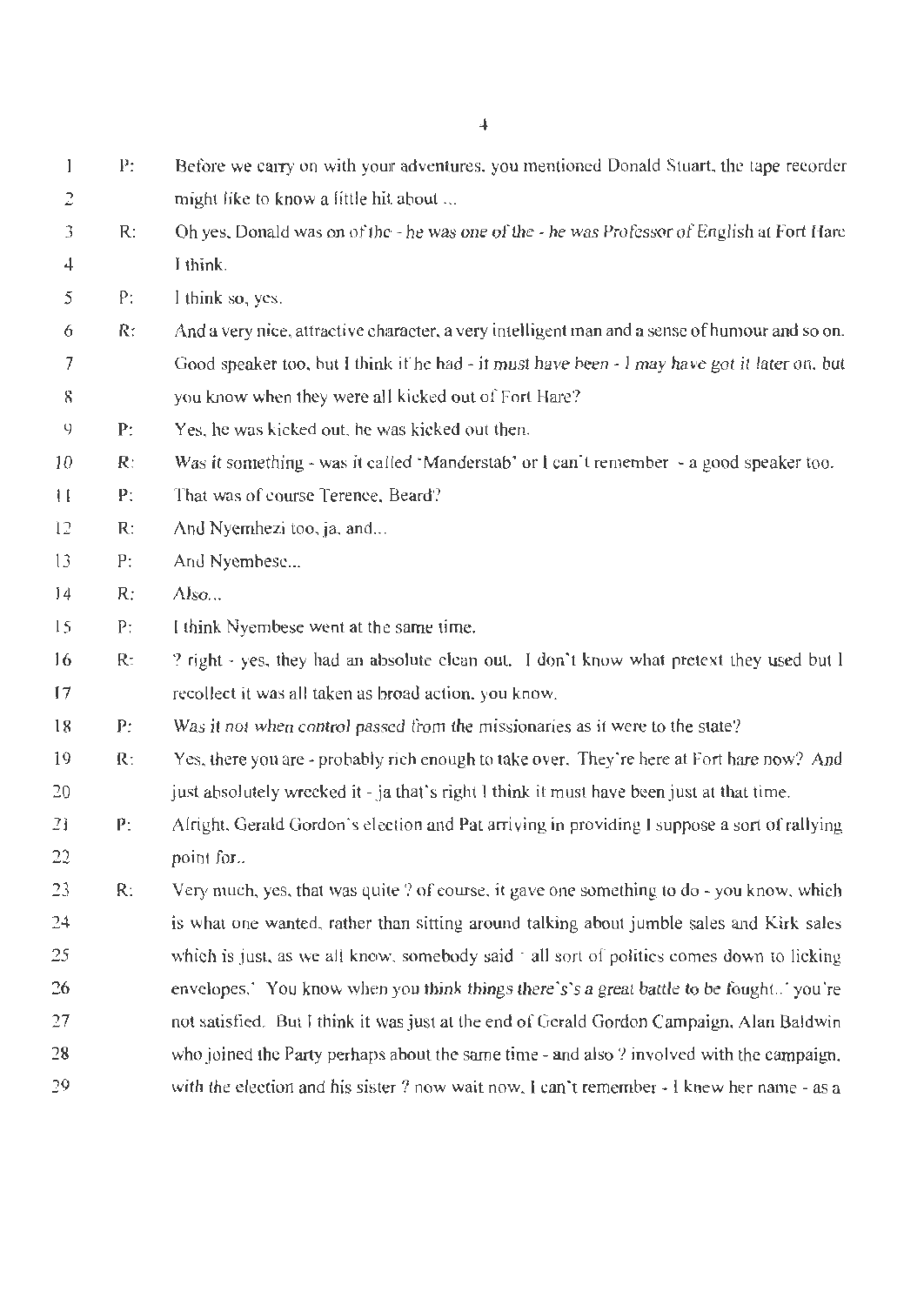1 2 3 4 5 6 little group of us, Adam and 1 sort of convened this thing and we were - and this was a sort of make or break thing you know - either we made something of the Liberal Party in the Cape or we go away and do something else because it seemed so helpless in a way it was being run and we then - he and 1- I think got on to the? Committee and then the whole thing began and sort of Peter responded to being liberal very much because he hadn't given much of a lead quite frankly when we were all looking for a leader and ...

7 P: What was his position then? Just a member of the Committee?

8 R: Yes... he was and he's..

 $\mathbf Q$ P: Of the Provincial Committee:?

10 1 l 12 13 14 15 16 17 18 19 20 21 22 23 R: ...?? go and see him. I remember it was so ignorant? what the party was all about that we thought who do we go to in the Party to say - you know - give us something - a leader - we don't know what's happening - the whole thing seems to be so dismissive and disorganised. They could see it. And the fellow who we were most attracted to from hearing him speak at meetings, was Donald Molteno, I remember saying to Peter - do you Millie's Luncheonette? Meeting PC, Peter at Millie's Luncheonette to have a sort of Council of Warit was still? -we knew each other. And f said our group have formed and we've decided to we want to take your advice and we're thinking of approaching Don Molteno and he said 'I don't think you'd - I don't think that's really very wise.' I don't know why - Don was right under the right wing of the Party you know. so we had to rethink that - [don't know what we decided about finding a somebody else - I think it was on the arrival of Pat probably just filled the gap you know because he came in  $\sim$  Of course I'd missed al the nastiness  $\sim$ nastinesses about your George Clay and Piet Beyleveld which had created a lot of feeling the case had - I think - you were at that were you?

- 24 P: No. We had a row almost immediately with George Clay ...
- 25 R: ... about the second or third issue of ? gone to him...?
- 26 P: Yes, George Clay having come from where the Cape Times?
- 27 R: He was the - no, I think he was one of the Port Elizabeth papers - he was with...
- 28 P: Yes, I think you're right. l think you're right.
- 29 R: 1 think he was with? Correspondence - he lived in Cape Town.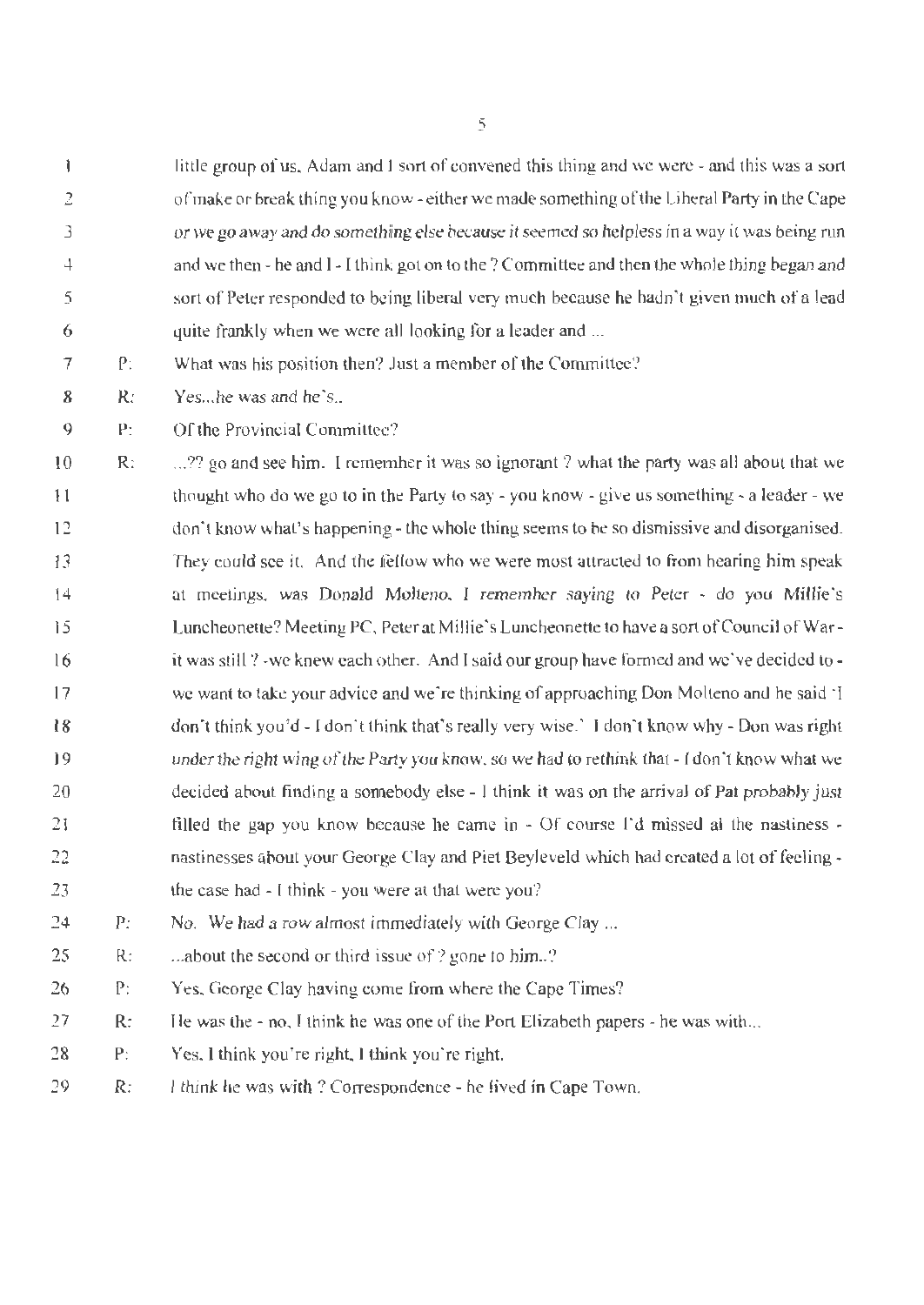$\mathbf{I}$ P: And Pat signed him up as Editor. And then they had this row - but I can't remember what ') it was about. No the row was because there was an agreement that they would not attack the COD but nor 3 R: 4 would they promote it. P: *5*  Right. 6 R: And then they used to have some core meeting like Contact News Aid - sort of profile and 7 they did a profile of Piet Beyleveld, which I re-read recently and I don't - I'm not - I totally 8 sympathise with Pat actually because it made Peter Beyleveld the most wonderful person you  $\mathbf Q$ know... 10 P: Now he was - what was he? Was he Chairman or something of the COD? II R: He was the Chairman of the COD later as you know... 12 P: Turned State... State Witness. 13 R: 14 P: Yes. 15 R: ? proudly - raised from the COD history box. But um, so that was what the row was about. Pat I think sort of flew down from -1 think it was Masinga? Where he was living? 16 17 P: Ladybrand. 18 R: Lady brand. 19 P: Lady brand.  $20$ R: And just sort of sailed into the thing you know - I mean - people were really quite upset, I mean - quite a lot of people resigned from to... 21 P: From the Board? 22 23 From the Academic Board... R: 24 P: But I was never on that Board, but.. 25 R: Oh were you not? 26 P: No, no. 27 R: I know he's alleged to have said - I think it's in Jonty Driner's biography - you know *18*  'Contact' is mine and what I say goes.' Or something like that which was rather - to the

Board you know. you'd think they'd - ??? But anyway. so as f say that was - that filled the

29

6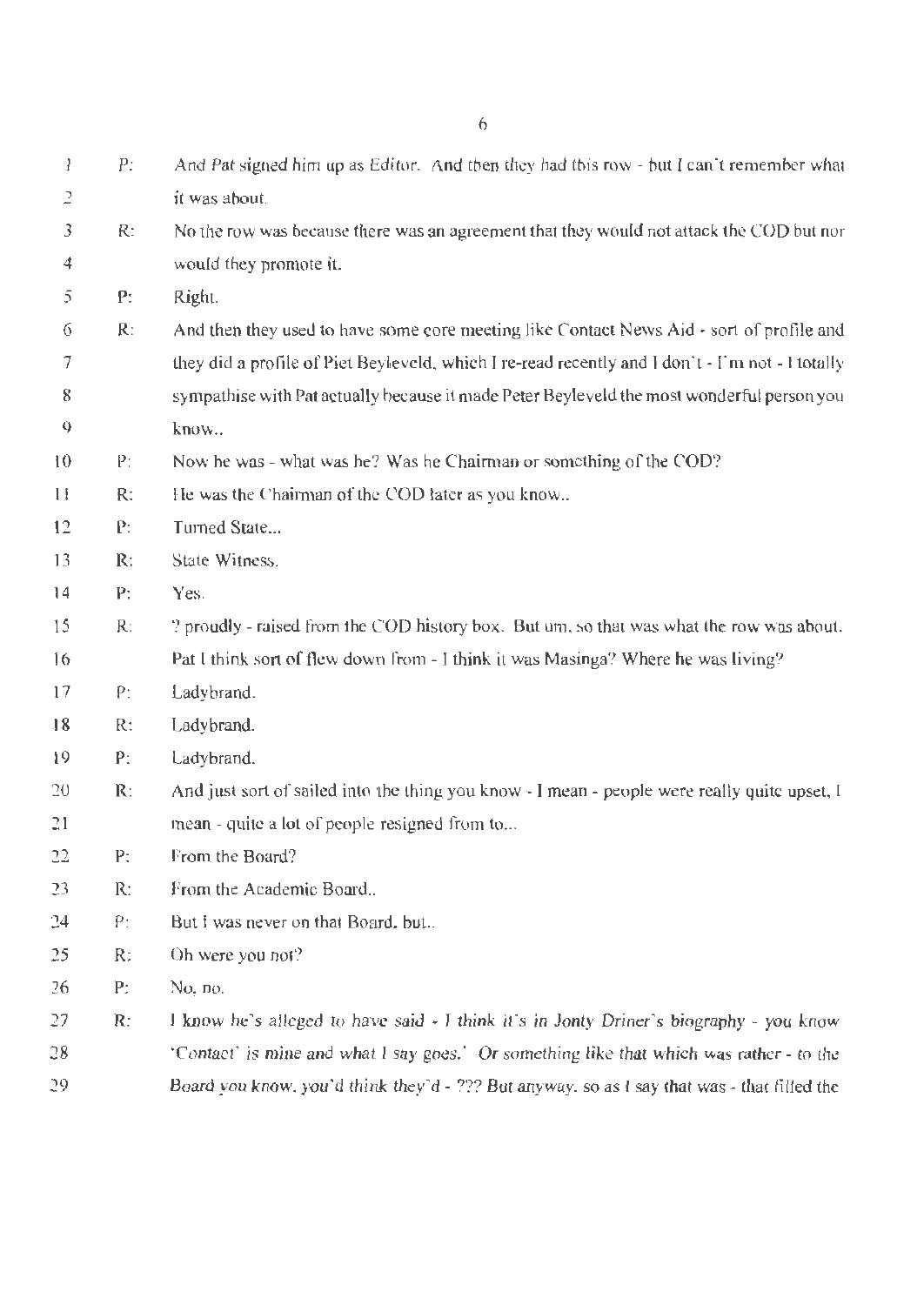- current of leadership and ..  $\mathbf{I}$
- 2 P: And then what? Next...
- 3 R: Oh wasn't Allen? I meant to say the person that I should mention is Leo Marquard..
- 4 P: Yes.

5 6 7 8  $\mathbb Q$  $10$ I I 12 13 14 R: Leo was hardly ever seemed to be around - I mean he lived in Stellenbosch and he would come into the Oxford University Press - when we had that at Stellenbosch-? service - so we didn't see much of him but when we did see him he was always very much the kind of reassuring figure to the you know - that we were on the right lines to send this? And ridiculous on the franchise- I mean - we expected to find that all the old guard were - people like Den P? and Walter Stanford and so on were all heavily qualified franchise people and Leo wasn't which 1 found? a great shock. He said he thought there was no - you know - so he was certainly a big encouragement from my side of things. So then of course the next boost I suppose to activity was again elections - was the ' 59 Provincial Council elections when Pat stood.

15 P: Right.

16 17 18 R: For Sea Point, well we'd already laid that up - the spade work - hefore General and there's nothing like you know that sort of - you know - ? that you've got a chance of session or not. so we said..? In both cases, the UP had a rather poor candidate - indeed that was ??

19 P: It didn·t seem to make any difference - how poor the cabinet was.

- 20 21 22 23 R: And the classic joke thing was that you know- as you say - we·d- you compare candidates when you were canvassing- there was somebody in Sea Point who was alleged to have said "If the United Party put up a baboon, I'd vote for it.' Which reminds me -you know Bob? Captain Jack Basson who was never heard of again I don't think - once he got e lected.
- 24 N: Was that also for Sea Point?
- 25 26 27 28 *29*  R: Both Sea Point, ja. Yes there were great disappointments, but Gerald we thought we were in a good position because what was called the Jewish vote and Gerald surprised everybody by going Schules? He hadn't? for the last forty years, you know.. Putting on whatever those little caps are. But the Jewish vote didn't come our way. I remember canvassing with Derby Katz, in Camp's Bay. and he was trying to persuade somebody he knew, J think, he tried -

7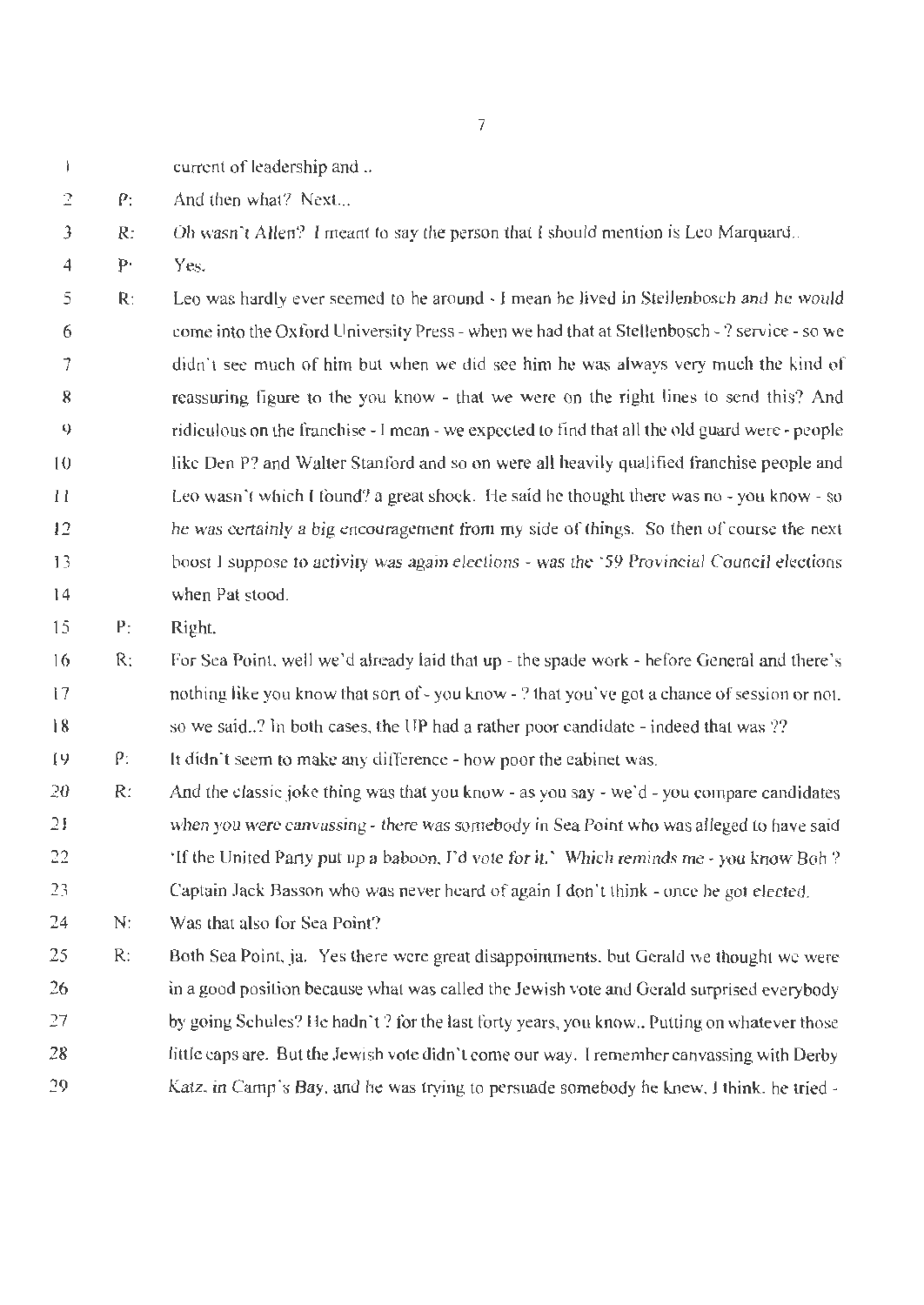he was a most persuasive - you know - articulate figure I realized what Gwynn Ash once said, who '? things is the measure of our task.' This was when the Liberal Party had - tried to break into Athlone - at an early stage and had a meeting with sort of three ? dapper ? a handful of Unity Movement ? and got absolutely nowhere. Having done a big canvass and nail? and ? this fellow - I think he was the Cape Treasurer- was he - I? know him quite well. He said 'this is a measure of our task.' And he thought like that about Sea Point but you know, I think, I think a lot of - after the '59 elections. I was going to say after the '58 elections, we realised you know elections are purely for pulling up one's? you know, ? response of ...

10 P: No, no ..

 $\overline{c}$ 

 $\mathbf{1}$ 

3

4

5

6

7

8

 $\ddot{9}$ 

1 l R: We tried quite hard - particularly Gerald who wanted to get into parliament, you know?

- 12 P: Did he?
- 13 R: Oh yes..?
- 14 P: Oh.
- 15 16 17 18 19 N: This is quite interesting - isn't it? Thinking about it - your reference to you know - the measure of our task - there is somebody like Toffy Katz - a - labouring away unsuccessfully in the constituency where - would it be their children, or perhaps their grandchildren. I don't know - I suppose by then it's two generations - at the University, are voting them in as Vice-President of the SRC or OPS? you know...
- 20 R: But not on that sort of politics I don't think were they?
- 21 22 23 24 N: Of course. that is a point -1 agree - but there was a - l mean already - I remember Toffy - sort of - you know arriving at University myself as a and if you said to me what do I remember about Toffy Katz, it would be that he was the Liberal leader. You remember ? tried ? sort of?
- 25 R: Was it before Neville?
- 26 27 28 29 N: Yes, yes. And before any of them - there was that progression of people but it was about politics - they also did an administrative job because there was a lot of student administration, but I think that - you know- politics was a substantial part of the reason why he was there - why he stood for the SRC and why he got in.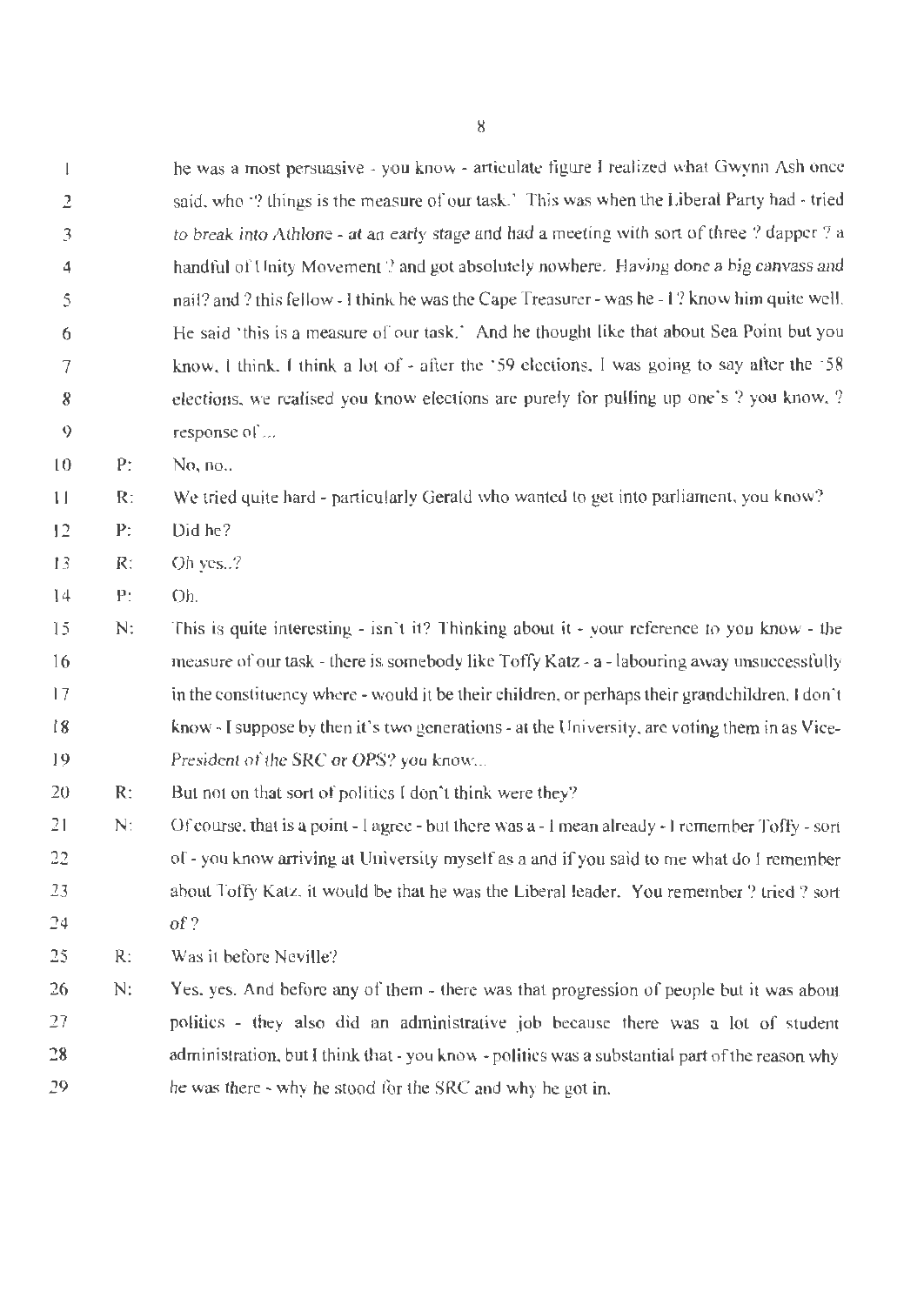It wasn't that he was standing against the left, or the Reds, or the Communists as we like to  $\overline{1}$ R: 2 call them?

- 3 4 5 6 7 8 9 IO 11 12 *13*  14 15 16 17 18 19 20 21 N: R: Well. I think that did get involved and the details of that you know -1 'm not all that clear about because at that stage I wasn't involved, but I don't think that that - it is of course true that there was a low participation... I'm not going to go on? it was a thirty-forty percent vote that kind of thing. So there were a lot of part-timers and so on who wouldn't be able to vote and some of those probably were somewhat more conservative, but there was a clear, you know - take a generation and a half on - there was already a constituency - admittedly selected somewhat because they were at University, but you know one has the feeling of distinct links with that kind of constituency when you 're talking about it - who had already - I don·t know what to say really. but at that stage of their lives if you like were voting Liberal Ja, ja. I think the trouble was that what went on at the universities was kind of like sowing your wild oats. you know - political wild oats and it was tolerated, you know, these Jewish families who obviously didn't like the idea of Rebecca's. Of course there was a strong socialist tradition in the Jewish community as well.. Barney Zackou, I'll tell you now. he used to ? all these camps, these ? and all these things - it was all socialist you know - it was all - Byron Kirsten's autobiography puts that across quite clearly as well. But I think? a bit less in Cape Town because those sort of preposterous and rich families. Jewish families obviously didn't like the idea of her sons and daughters attracting attention. But it was all? to win something that happened there. It didn't have a very big draw from NUSAS I don't think - or from the  $SRCs$ ..
- 22 P: Later on...
- *23*  R: Individuals?
- 24 P: Yes, ja. but..
- 25 R: Ja, from??
- 26 P: .. but not numbers ...

27 28 29 R: ... it got on with something - at the first Liberal Party meeting as a student - University of Cape Town, so - but no, 1 think, and then of course when we tried to get a proper student organization going at UCT - J don·t think - well you were there - I don't - you disappeared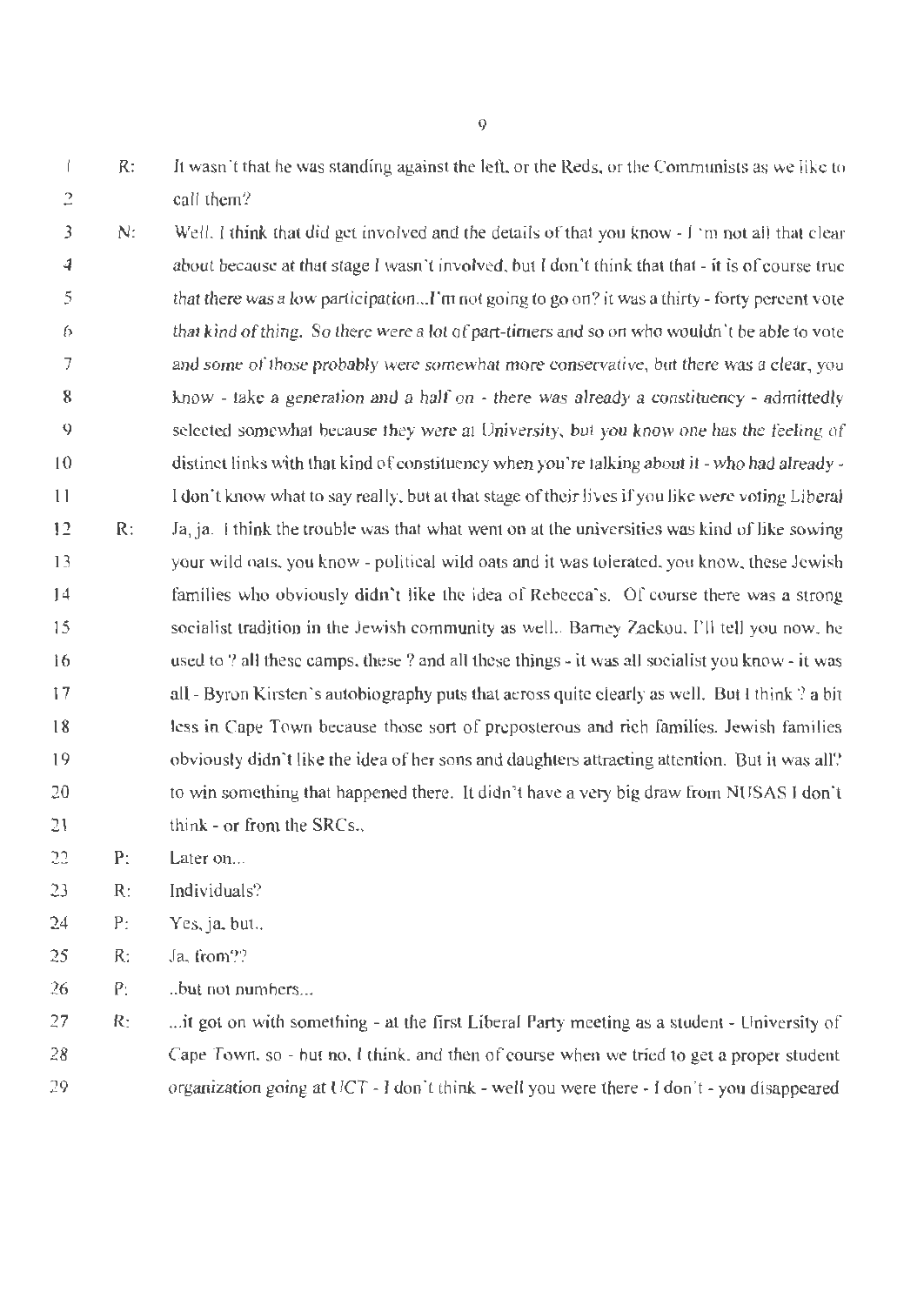2 3 4 5 6 7 8 9 10 11 12 13 14 15 16 17 18 19 20 21 22  $73$ N: R: N: R: N: R: N: R: N: R:  $\cdot$  58 to  $\cdot$  61. I was there... You were here - you remember it? .la. Well it would have been at the end of that- late in that period, I got hold of- or one of us got hold of David Welsh and others and said we must have an organisation you know of everyhody have this ? that belong to the University, and I think Bruchell Francis-Wilson -T can't remember who the others were now. and they- the sort of point one was you can't use the word liberal  $\cdot$  it's got to be called  $\cdot$  so we decided to call it the 'Student Radical Association' because the liberal word was so tainting the University which wasn't the case when you - you were talking about earlier.. You could he a little detailed about that - but I think this was the - whether this was the increased vociferousness of the Unity Movement? They did come back into active participation in student politics - I mean on-campus politics. about '56. Ja, right, ?.. .. for some time - from the days when Vic Wessels said ? on his own SRC as Ronnie Seymour.. ... really, yea... Ben must have participated for a while which had cooled out again?? No, 'cause I think they were the main attackers rather than the communists who were called the Modern - New World Society, yea. John Luberitz? Nobody told me that in his early days of sort ofliberal *on* the Eastern Cape Town SRC. that their fights with the left were all about Soviet foreign policy and the Visenka controversy and they hardly touched that - that's why

- 24 25 26 rve asked whether national politics was a big issue. In those day they weren't really concerned much about what was happening in South Africa ... Until maybe after the Defiance Campaign, it..
- 27 28 29 N: Oh 1 think they ? with that without wanting to digress too much. had to do with the fact that NUSAS, you know belonged to the International Union of Students, there was this long campaign to get NUSAS out because that was run from Budapest or you know somewhere

10

for a long time - didn't you - then reappeared?

 $\mathbf{I}$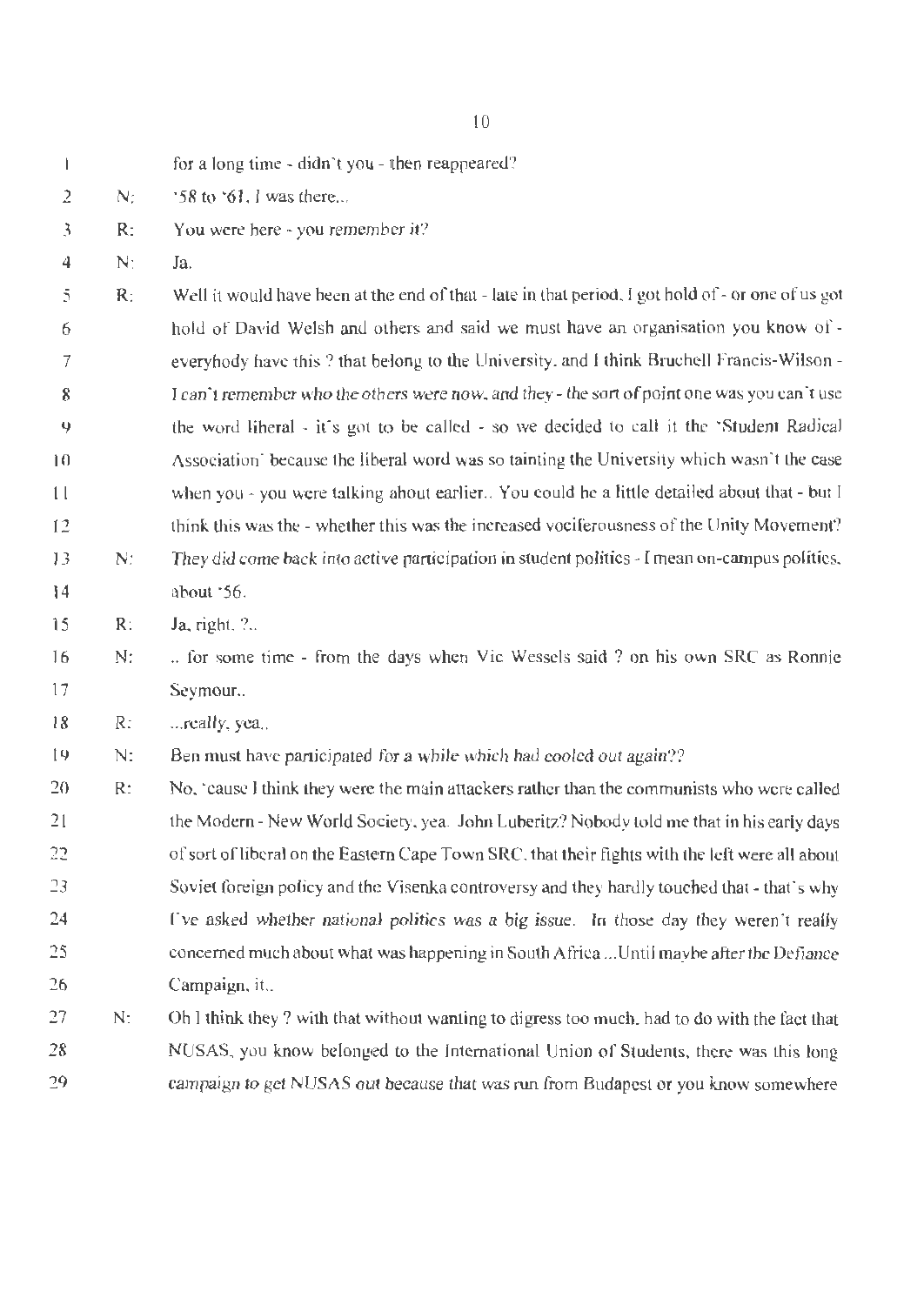in that sort of powerful executive which spoke on behalf of the organisation. So of course  $\mathbf{l}$ 2 these western students' unions found themselves effectively being more manipulated to? this 3 organisation. And made part of the kind of peace from, or? and my memory is that it was Andre o' Dowd·s presidency when that fighting got out- you know that would have been 4 about '53, '54, somewhere there - so I would have thought that that ... 5

6 R: A little later ...

7 N: A little later?

8 9 10 11 12 13 14 15 16 R: But not much later, 1 mean, I venture this because I really do - you know doing my Hansard in the last week and there was - a big piece- Rubin, Toffy Katz had his passport taken away. and he had somebody called Stephen Ramasodi, whom I think was a protege of Trevor Huddleston's who was going to an English Public School or something like that and Margaret Ballinger. sort of withering attack on whoever the Minister was - Erasmus. or Swart, saying how absurd this was because this man was actually going to attend, l think. the conference of the ISC, that had now at last broken away from the IUS, rather than being a communist he was actually - strongly supporting the  $\cdot$  you know - anti-communist  $\cdot$  if anything, international unions of students - I think he got his passport back .. 'cause ...

17 P: But when are you dating from?

18 R: I think this is probably '54?

19 N: Yes.

20 21 22 23 24 25 26 R: I think the party had started because I remember people like Leo and ? holding forth in Cape Town newspapers- it *was* Don Jies, who was home - it was a home? interior and Margaret who was savaging the parliament over this.. But as we know - as I now know from going through the set of archives, Minister of Justice files - they didn't give a damn whether you were a communist or not - they weren't interested. you know. If you were a nuisance and agin' them - that was it - use the act? No pretence of any action ? on participant communist liberals. Anyway. that was that.

27 28 P: Right. well post-Gerald Gordon and now - was your next involvement in the - I mean after Grassy Park, then the ...

29 R: Oh yes, I think it was about the time...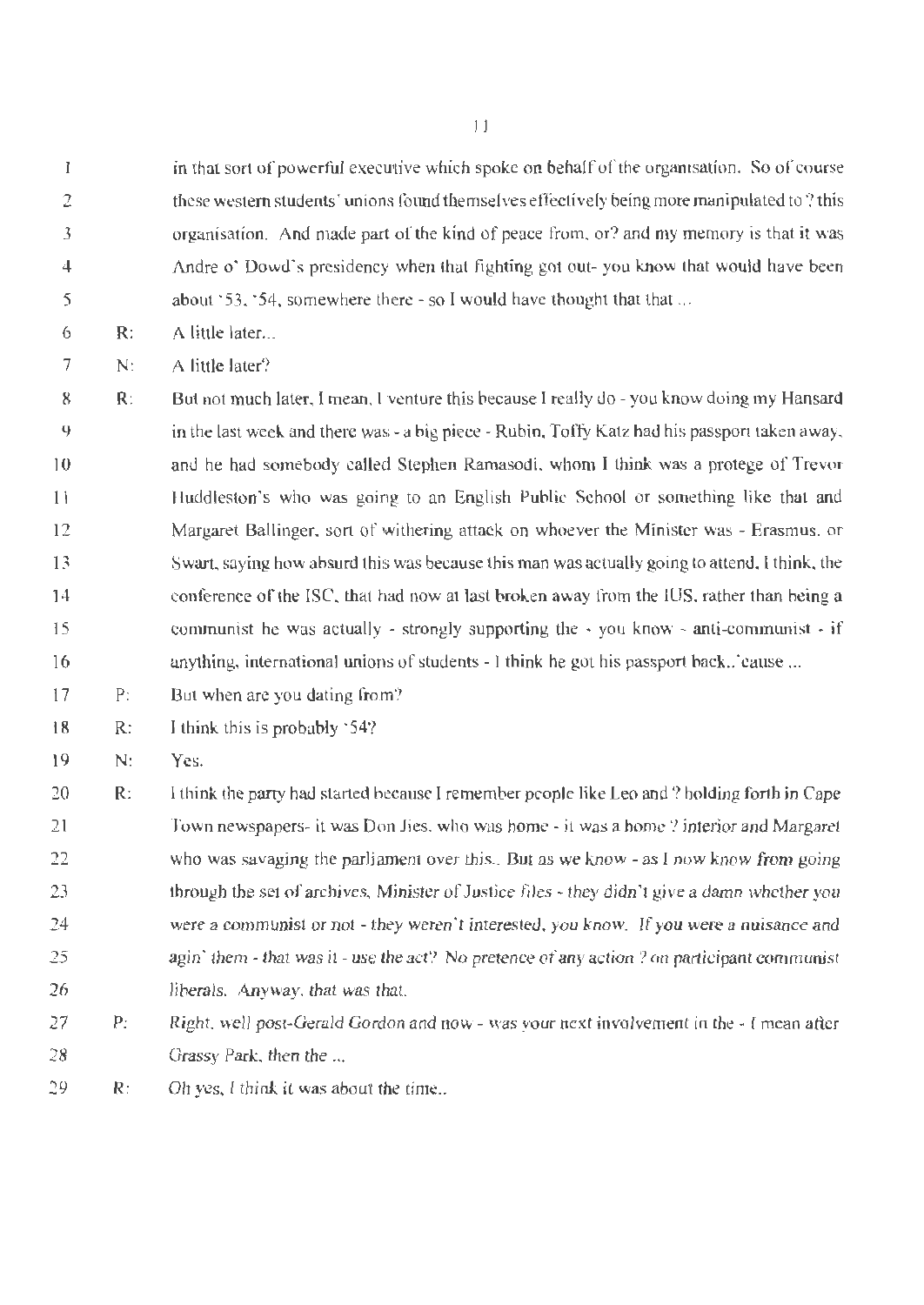- $\mathbf{1}$ P: ... in the townships...
- $\overline{a}$ 3 R: ... my, my you know - what's the phrase. my sort of - I think I was on a swan song-you know what I mean - you know - my ? London.
- 4 P: I mean did Pat start to get involved in the townships. or..?
- *5*  R: I remember the first proper township he came - inherited was what ..
- 6 P: Nyanga West-?
- 7 8 9 10 11 12 13 14 15 16 17 18 19 20 21 22 R: Nyanga, the old - not Nyanga West which hecame Gugulethu, but you know, Nyanga, with Gerald Gordon and um - it must have been about '59 when they begin. And then. yes. and then he used to - and then we tried to build up branches in - you see because most of our these sort of very senior African Members we had like to keeping and Wilson Seqwe and Joseph Makaku - that was a great thing when he joined. ? Peter were absolutely got astonjsbed that Makaku had joined us from the ANC and so on. But they didn't live in Langa? they mostly lived in Woodstock? That was an old, old, you know settled Africans. but their home Zulu. District Six or Woodstock and so Langa we had already had this sort of break into - they knew people there - and so we were quite food. And then also we had l lhink 'Contact' was a very good base for- sort of pulled the lot of people in, we're going to sell them newspaper apart from anything else. Some really quite outstanding you know minor figures. ?Committee that ? forget the local ? No, I think, we - there was a big move then into getting active in the townships and  $\Gamma$ m not saying Pat was all that effect - all that personally involved m that - he did a good deal of speakjng, but- that was very much a thing. And then of course, March 1960...Sharpeville and Langa and the whole scene changed for us.

23 P: That ran off - which came first - after that - SW *APO* or the Transkei?

- 24 R: Um SWAPO...
- 25 P: As far as your involvement

26 27 28 29 R: Was. no, SWAPO started when Peter Hjul met some of these chaps working on the fishing boats - he was editing fishing news - you know the Cape paper of the fishing industry and and he met some of these chaps and he was talking about them - you know how impressive they were. Then I'm pretty sure it was the house meeting at which we got the sort of call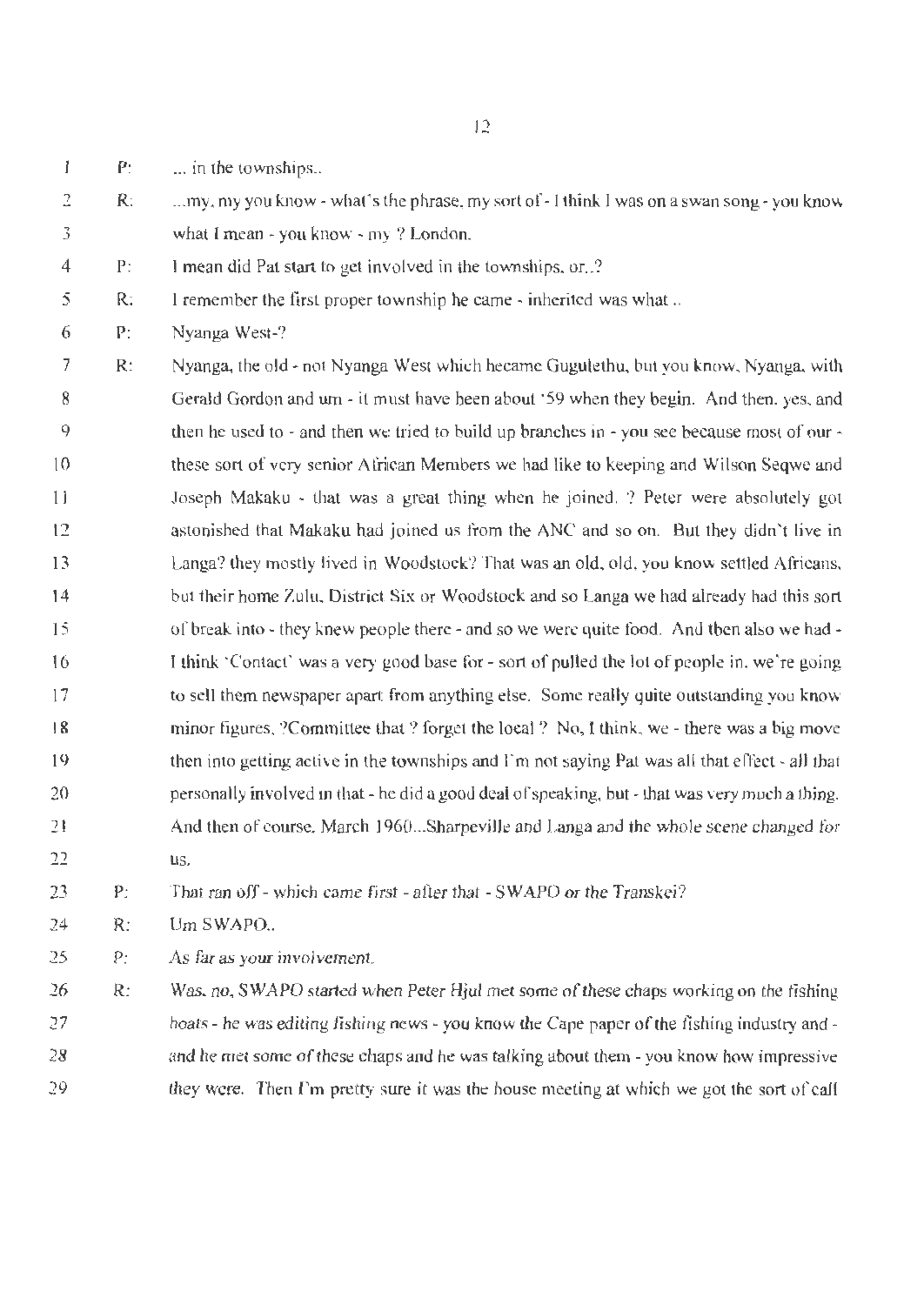together for Pat's campaign in early -1 don't know what time - what month the Provincial  $\mathbf{I}$ Council elections were - it would have been I think about say early part of the year and some 2 large house at Sea Point and these fellows turned up - about three or four of them. And all -3 you know beautifully turned out and incredibly impressive looking chaps - Andre Shabanga, 4 5 one of them. One of them incidentally is the present SWAPO - present Namibian 6 Ambassador to Beijing, who was Minister of Defence and was in fact the sort of Raj-raj ball 7 here - he was originally from a foreign affairs chap. Peter Mushakane, ? he was Pedro when we knew him - which obviously come from the other side of the border - from Angola, but 8 9 became Peter, you know the Kwanyama - being both sides of the Angolan, Namibian border. 10 But as I said that was when they came in - was in '59 and on a simple case - look we've started this programme with our peoples' organisations, but we don't have any knowledge 11 of political organisation it doesn't exist for Blacks in our country - we've looked around, 12 13 we've - like the look of yours - this sort of thing - can we join your Party on a sort of a joint 14 basis. We are remainders of the OPO while we're in South Africa, we will be the Liberal 15 Party and so you know when we projected this through this was accepted. And they were 16 excellent - we used to see a lot of them you know and they brought in other Africans too from you know - from their contacts so that was really - The Transkei was only that when 17 18 Pat and Neil Ross went on that sort of tour- just after the emergency, the emergency was probably still on then - drove to Cape Town and went up to ? Johannesburg, or around there -19 Malcolm Peak?. and then on their way back I think they must have come through the 20 21 Transkei.

22 P: Yes, they did - I remember that.

23 24 25 26 27 28 29 R: And the connection there was that having Harry Majija and his wife, who lived in Gugulcthu had their house was one of the ? hundreds of houses that the police had burst into and bashed them all up you know and he had both his forearms broken. And - as suitable - it was some time - not ? after this - he came in - he and his wife came into the Party office and in the course of telling us what had happened to him- he was a Party member, he then said 'You know I think you ought to know where I come from in the Transkei - things are boiling up.' And so it was really to loolk at that that Pat and Neil went to lnzombo? District to Baziya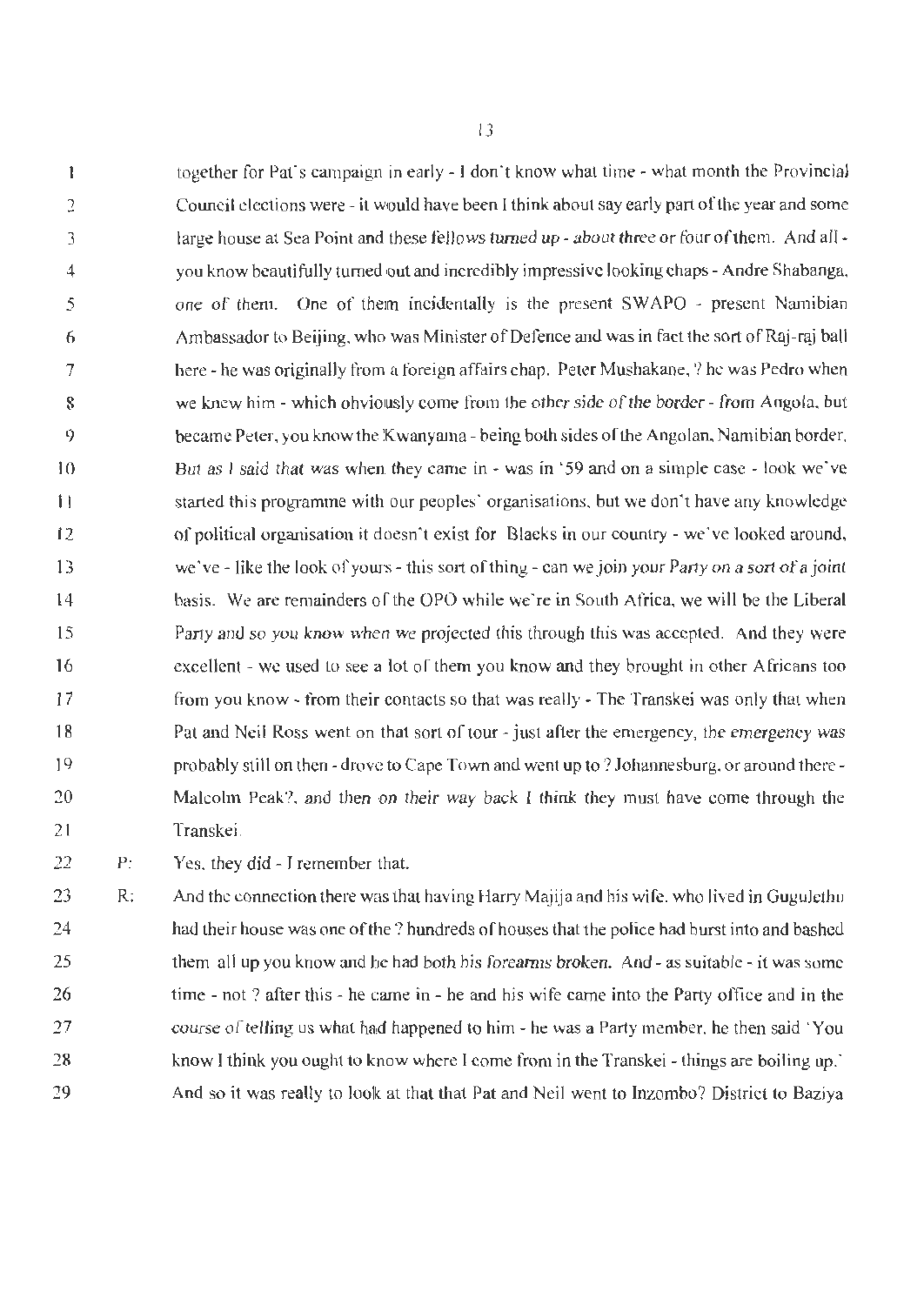| 1  |                | Location to see - they took the Majijas and the ? and all the ? really what ? started. 1 think          |
|----|----------------|---------------------------------------------------------------------------------------------------------|
| 2  |                | that must have been - I don't know what - I don't remember off hand now - something like                |
|    |                |                                                                                                         |
| 3  |                | June $60$ - shortly after the                                                                           |
| 4  | P:             | After the Emergency.                                                                                    |
| 5  | R:             | Ja, because we had the Party Congress in Cape Town - on the 31 <sup>st</sup> Mayone                     |
| 6  | P:             | Yes.                                                                                                    |
| 7  | $\mathbb{R}$ : | At the very end of that - you know - join the Emergency - you were instant inside. When did             |
| 8  |                | you come out?                                                                                           |
| 9  | P:             | Beginning of July I think.                                                                              |
| 10 | R:             | Ja, that's right. Things began to come right Could we have a break?                                     |
| 11 | N:             | Ja.                                                                                                     |
| 12 | N:             | Randolph, just one thing for the transcription, the Baziya?                                             |
| 13 | R:             | BAZIYA.                                                                                                 |
| 14 | N:             | Baziya.                                                                                                 |
| 15 | R:             | ? near Umtata, or in the Ixgobo? District.                                                              |
| 16 | N:             | Okay                                                                                                    |
| 17 | R:             | Just quickly about the - back to the Namibian connection. Um, from then on - it wasn't that             |
| 18 |                | they only worked in the Liberal Party things, we had a very good branch going I think it was            |
| 19 |                | in Maitland or somewhere like that - Eddie Daniels sort of ran, and we used to - and they               |
| 20 |                | spoke to folks at meetings, they brought you know - obviously - it was good experience for              |
| 21 |                | them too, they? the best of the pack were really an excellent bunch but they also wanted us             |
| 22 |                | to help them in Namibia. And their big strength was the most of the canning workers are in              |
| 23 |                | Luderitz or stay in places like that so we got involved in a number - with Pat too - printing           |
| 24 |                | leaflets - sort of strike leaflets - all sorts of stuff and partly - through - as it was said - so, you |
| 25 |                | know, as we got closer, they said what we need in Namibia is a thing like the Liberal Party             |
| 26 |                | and because there are Whites who were - who need. We know there are Whites who are sort                 |
| 27 |                | of sympathetic, but we need to bring them out and get them into like a mixed Party, but first           |
| 28 |                | of all we've got to identify them. So it was - I then was asked to go - I've forgotten quite            |
| 29 |                | how it came about but - to go up to Windhoek and sort of try and set this up and that was in            |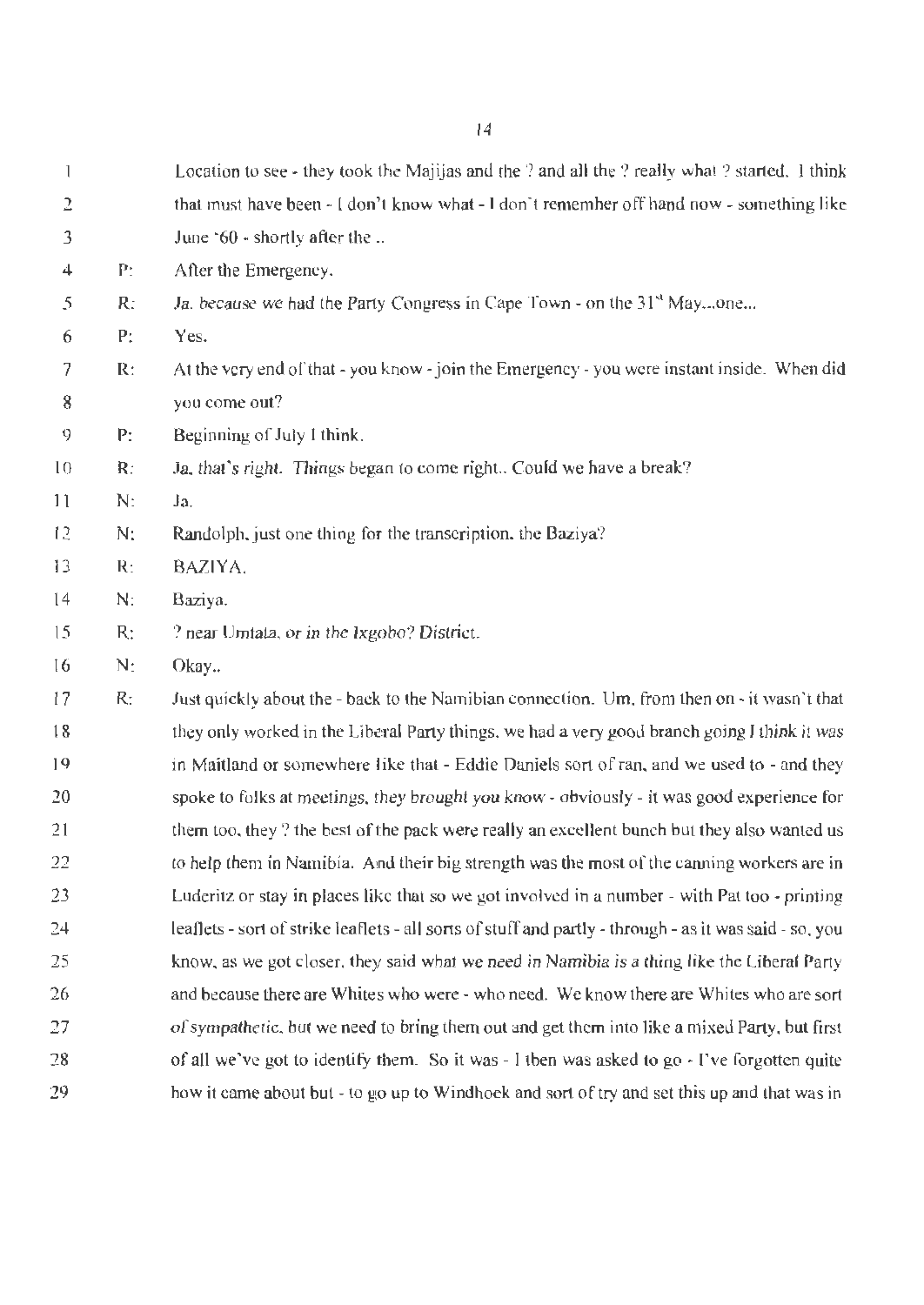$\mathbf{j}$ early '61, the whole thing in Namibia took off in December· 59, with - we 're talking - that 2 was just four months before Sharpeville. They had their own thing in the old location where we took I think eleven people were shot - that huge thing - J think some of them were 3 frightfully badly injured by police gunfire and not only police - the layout - old Snyman was 4 5 firing away at the crowd, for no - absolutely no good reason to put them down. I mean they 6 really were very very primitive so the whole? thing was politically very hot. So I went up 7 in early '61 and had a very short - I think - I don't think I was even there to - perhaps ten days, or a fortnight and but met ah, people like Hans Berger. who later became Chief Justice 8  $\overline{Q}$ and was the chap who ushered in the new constitution and the independence thing in ? in 10 1990 - as a great - and he was a barrister, a wealthy chap and Namibian and - but he got a little group together- I can remember some of them well. And - but as far as any - forming 11 any group was concerned, absolutely out you know - they were all scared to death of stepping 12 13 out of line. Namibia was a completely different kettle of fish from South Africa in that way 14 there was no sort of mood that you could -1 mean even in lhe Free State you could be a Jean 15 van Riet, but you couldn"t have operated in Namibia, they wouJd have made life impossible 16 for him you know. And so that failed, but it did cement things with SW APO and also with 17 SWAMU, we weren't actually, you know we weren't wedded to SWAPO. SWAPO started I think in - in about February. March 1960, changed the name from OPO to SWAPO, it 18 always had had a few non-Ovambo members so it was a real - they always remained a largely 19 20 Ovambo party.

 $21$ N: It still is.

22 23 R: And so we got involved with - also with the SWAMU people who were the Kandalale Koznigwize? Do you remember him? Was he Imkonto ?

24 N: Yes. he was...

*15*  26 27 28 29 R: He did his first degree in Fort Hare. Kos Ingwesi? And this outstanding guy called Gadyerewe? Who's actually now in Namibia, although SWAMU - now a Namibian Ambassador to the EEC in Brussels, and they were the Herero kind of aristocrats and the Ovambos were looked on as these distant peasant like creatures who were far north - you know - who turned out to be much brighter. ??? No. I mean that's a wild generalisation but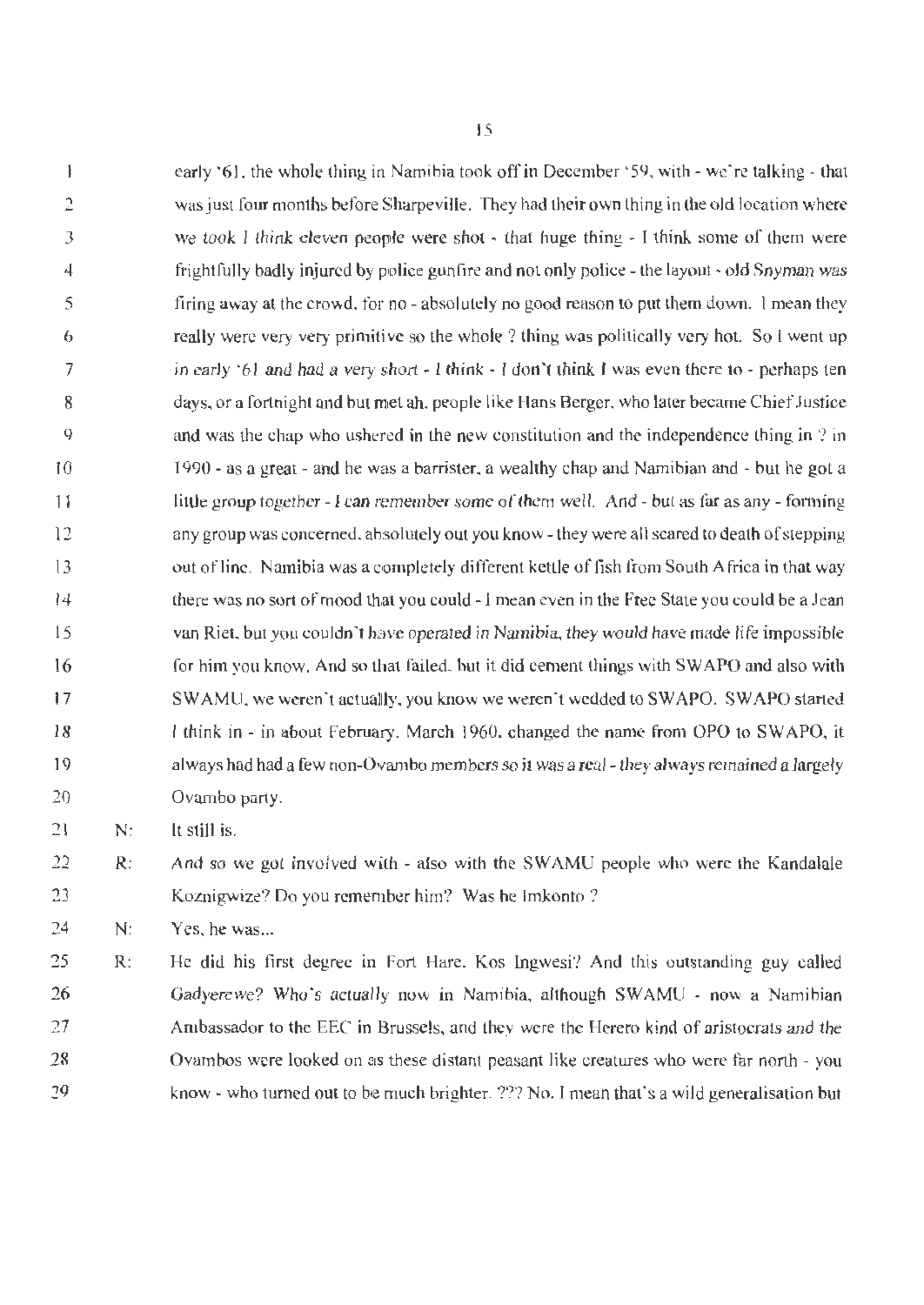$\mathbf{I}$ in fact SW APO really did make the running politically. The US Movement people lo some 2 extent influenced, the SWA PO people. not Kozawezi but some of them were rather 3 influenced by the kind of Unity Movement line, you know, not Trotskyism, as such. but 4 councils of perfection an anybody who didn't absolutely agree on every subject was out in 5 outer darkness. So they never really got anywhere...but um...

6 N: Because what, there was some Unity Movement influence...

7 8 9 10 I 1 12 13 14 15 16 17 18 19 20 21 22 23 24 25 26 27 28 29 R: There was a politic called Phiri Abrahams. Dr Abrahams, who married a wealthy - into a very well-known family called Schilling, l think they are Rehoboth people, Orphalene ? Schilling and her sister Nora, who is now called Madnerson Dora Chase? - they were very articulate and powerful sort of people - they were always - I mean when it came to the elections in 1989. the first independent elections io Namibia they still put up political candidates and got absolutely no votes at all, you know, so obviously, except I presume they're ancient families. They jusl didn't believe in that sort of thing you know - just sort of expected everybody to stand up and vote. But nevertheless some of them have quite high positions, but Argalee married Abrahams who was sort of a Cape Town University interlude product and extremely voluble, pouring out with the stuff you know- always anti-SW APO and this affected the SW APO to some extent - but that's what - rather a big diversion. As r say it - they did establish a I ink with the Liberal Party - I wasn't the on - I mean John Claire went up in '63 I think it was - or maybe '64, as a journalist and followed up a lot of these things but because of him having these Namibians in cape Town, you know, we kept closely. The other fellow I should of mentioned of course, who was in Cape Town before these fellows was Ja Toyvo, and Ja Toyvo was a tremendously taken up by the Simonses, Jack and Ray, and Thambo, who you know said, 'use our house.' They used to go away a bit and sort of live there and we'd be on ? ? first Buffalo Peoples' Congress which was the forerunner of the OPO. That was SWAPO were sort of formed in their house I would think by Ja Toyvo and a few others from Namibia but then Ja Toyvo was kicked out - was sort of deported back to Ovamboland, under guard - it crumbled away. I actually met him - just - Chief Luthuli came to Cape Town and it was a tremendously successful visit - absolutely took the place by storm. And we had a wonderful meeting at Rondebosch Town Hall..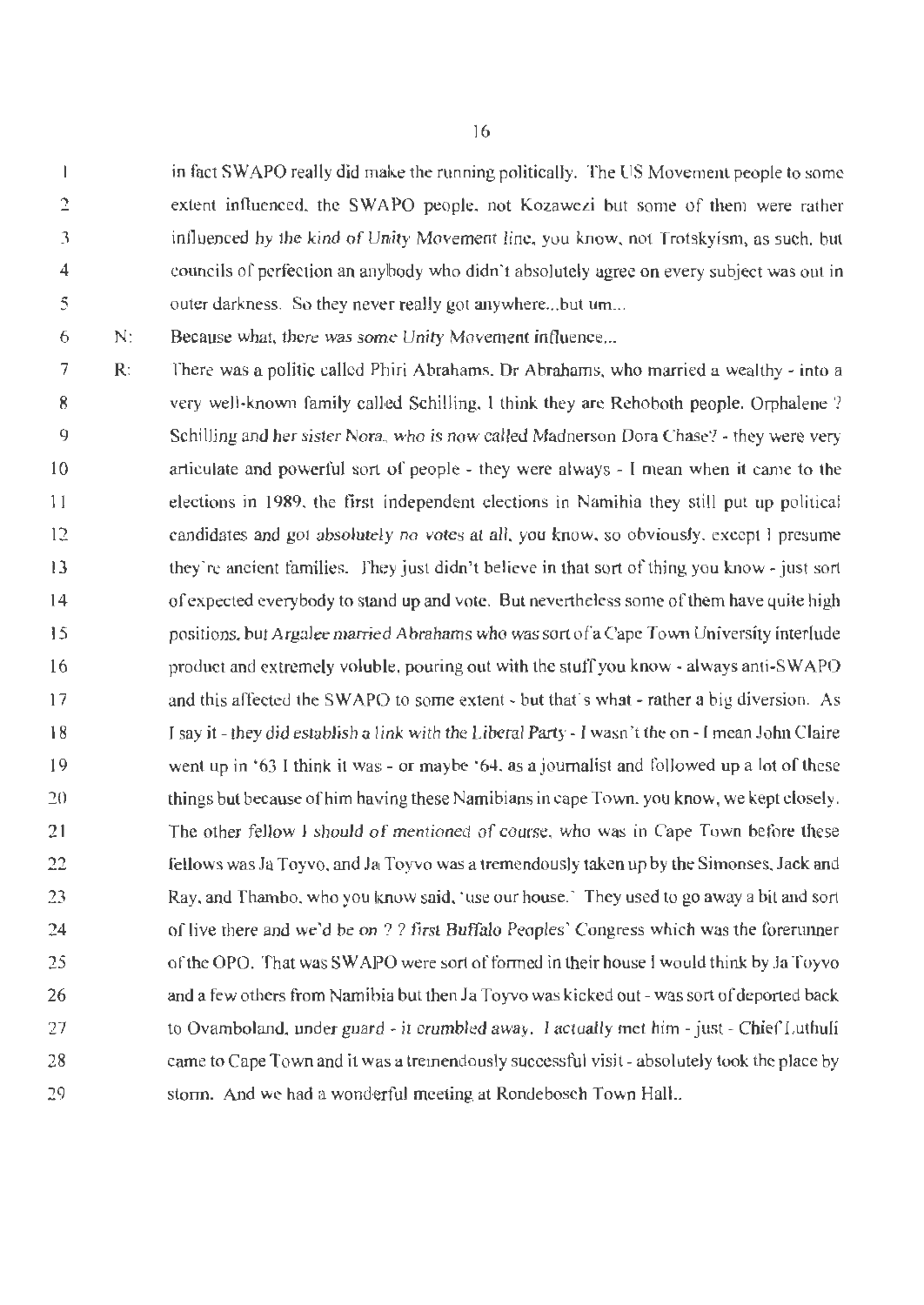$\mathbf{1}$ N: When was that do you know?

2 3 4 5 6 7 8 9 10  $11$ 12 R: '59? I thfok it is in May· 59, because the feeling is that that was why they had decided to ban him despite the bad publicity because he was getting across to Whites you know. But J remember Joan Carter introducing me to Ja Toyvo at that meeting and I saw and l actually went to Cape Town Station to see him off when he was sent back to Ovamboland, but that wasn't - and be was very well disposed towards us, but his links really were with the old CP people - in fact that is - 1 assume - why Vorster always used to say that 'SWAPO was conceived in sin.' Old cowardice ? 'was conceived in sin' and it was the Buntings and the Camersons and people like that that had given birth to it - but it's not strictly true because that - the old PC thing that it had come to an end that it restarted as the OPO with us. Not that I begrudge them the - because I mean the Simonses, you know.. Incidentally they never belonged to the COD I discovered the other day which was quite a ...

13 N: Did they not?

- 14 15 R: No, didn't approve of something about it. But nevertheless he was looked on as the great theoretician - South African Marxism, Leninism...
- 16 17 N: He always subscribed to Reality and when it was threatened with closing down, wrote to say that it wouldn't close down...
- 18 19 20 21 22 R: Oh did he? Ja. I remember he said to me when I was - you know when I first sat close to meet him but he spoke to us at a meeting you know - one of those little ? shower meetings we used to have. you know for the faithful - some - about the Pass Laws or something and he was introduced - he read my - he had read something I had written in the newspaper and he said 'Are you Duncan's right hand man? Or I hope I can say Left Hand man.'
- 23 N: Just before leaving that thing you did stand at one stage yourself, did you not?
- 24 R: ln ·61,ja.
- 25 N: '61,wasit?
- 26 R: Ja. ·6] - the general election.
- 27 28 N: Why was there a General Election in '61? Because it's every four years after it became a republic?
- 29 R: It must have been yes..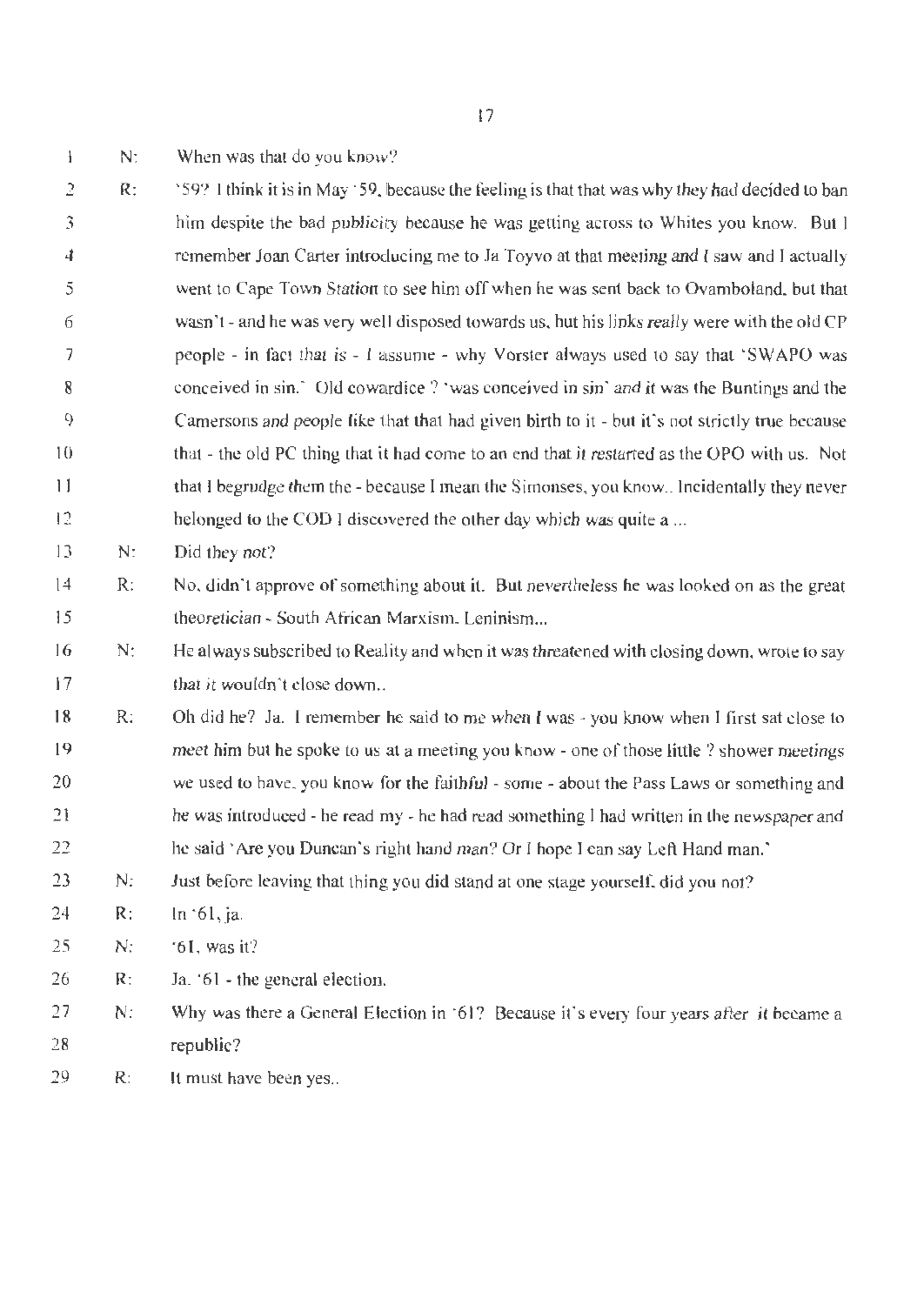- 1 P: There was one that was brought forward.
- 2 3 4 5 6 7 8 9 JO 11 12 R: And there was a referendum  $-$  the Republic Referendum - weren't there two - anyway that's history. Ja, so it was - I know that the UP, one of our problems was the UP machine was absolutely you know in wonderful shape because they had pulled the whole vote out twice and so they had everybody on tap you know-in the invited constituency - but ja. that was the '61 General Election which of course was a tremendous problem in the Cape because I mean Pat and 'Contact' and quite a lot of leading radical members were dead against standing because of - and I mean Pat and I really fell out over that and it wasn't I think until - because then he disappeared from Lesotho anyway - but I did see him  $\cdot$  the time you weren't there  $\cdot$ I mean round about those - that same period - and I think there was a sort of - duel - we never quite made it up until we met - I can't remember now...but no, the feeling was that we shouldn't you know take part in elections..
- 13 N: And you were that time ? was - on what kind of argument?
- 14 R: It was our job, we just had to...
- 15 N: Just had to keep...
- 16 17 I 8 R: ... ja you had - putting our case provided you did it in a totally non-racial platform and our campaign slogan was 'one man, one vote.' Which is now of course itself politically incorrect, one person. one vote - it was on the posters and everything and ...
- 19 N: The constituency was what?
- 20 R: Constantia.
- 21 N: Constantia.
- 22 R: City Ward Seven?
- 23 N: Constantia is wine country.
- 24 R: It wasn't then? Nor was it on the Postnet.
- 25 N: Wasn't it?
- 26 27 28 29 R: No, but - no one of the nice things we had was Heather Russell was a member of the Wynberg - I think he had a - what do you call it - one of those - you know ? serious and so at one stage Molly Russell and Diana - the elder - Jill. worked in my campaign office every day - I mean she was an absolute mainstay of the whole thing and even. you know Mrs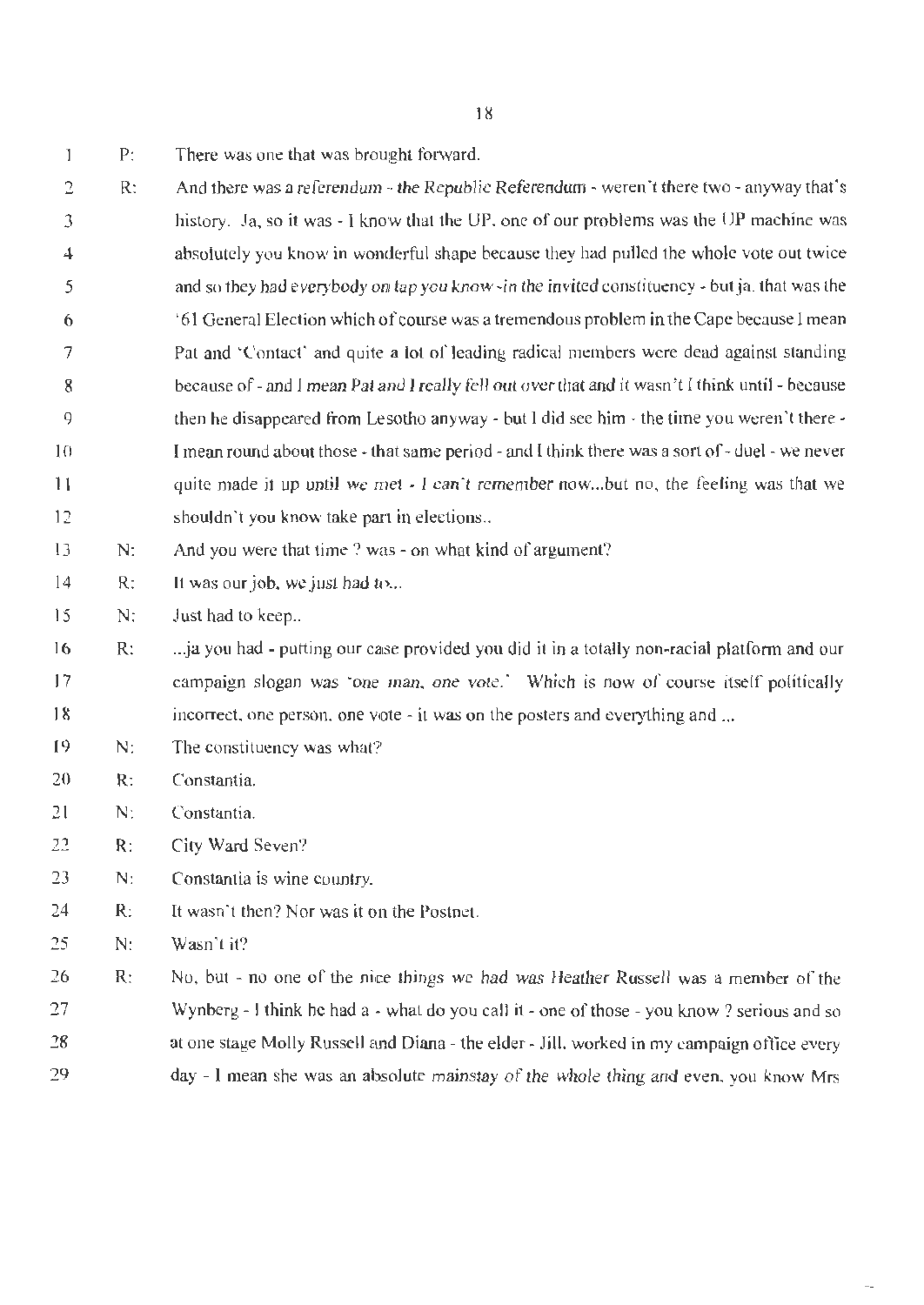|                |                                                                                                       | Russel put in quite a few hours, not ? but of course had by then joined the Progs later         |  |
|----------------|-------------------------------------------------------------------------------------------------------|-------------------------------------------------------------------------------------------------|--|
| $\overline{2}$ |                                                                                                       | themselves. But it was quite - it was alright at that election - but you would ? sort of        |  |
| 3              |                                                                                                       | Russel, the ? wards were absolutely terrified of losing yes. He was a professional              |  |
| 4              |                                                                                                       | politician, ? he did the job? Not that there was much of a salary in those days, but he         |  |
| 5              |                                                                                                       | represented various interests which I could name and as I said, the election day, the day of    |  |
| 6              |                                                                                                       | casting the vote. I rather enjoyed all the ? and humiliating in one way because we got so few   |  |
| 7              |                                                                                                       | votes - we got 1 115. Well even one thousand and fifteen people voting for one man one          |  |
| 8              |                                                                                                       | vote wasn't too had and - but - he was very affable and relaxed, and you know, very             |  |
| 9              |                                                                                                       | professional about - well obviously it was his life you know. Crazy? But, ja - but then - that  |  |
| 10             | was the last election $\cdot$ I don't think we ever stood again $\cdot$ '60 $\cdot$ I don't think so. |                                                                                                 |  |
| $\frac{1}{2}$  | N:                                                                                                    | I can't recall now.                                                                             |  |
| 12             | I don't remember I think it would sort of be round there<br>P:                                        |                                                                                                 |  |
| 13             | R:                                                                                                    | Ja, ja.                                                                                         |  |
| 14             | N:                                                                                                    | And from that point to in a sense switching your line would be?                                 |  |
| 15             | R:                                                                                                    | The bombs?                                                                                      |  |
| 16             | N:                                                                                                    | I mean that's quite a                                                                           |  |
| 17             | R:                                                                                                    | That's another story which will take too longThe thing was we were still - as Du Toit I         |  |
| 18             |                                                                                                       | suggests, to say that the ARM consisted of embittered disillusioned Liberals - we then know     |  |
| 19             |                                                                                                       | that - it was a fixed thing that we were not to damage the Liberal Party - those Liberals - nor |  |
| 20             |                                                                                                       | the non-Liberals - well they had no capacity to do so, and we were in course with the           |  |
| 21             |                                                                                                       | majority anyway? But the thing was we wanted to use our activity - not in a dramatic way        |  |
| 22             |                                                                                                       | so that it would be instant - you know - (the tape goes blank)                                  |  |
| 23             |                                                                                                       |                                                                                                 |  |
| 24             |                                                                                                       | End of First Side.                                                                              |  |
| 25             |                                                                                                       |                                                                                                 |  |
| 26             | Second Side.                                                                                          |                                                                                                 |  |
| 27             |                                                                                                       |                                                                                                 |  |
| 28             | R:                                                                                                    | Very much was speed and all that and of course.                                                 |  |
| 29             | N:                                                                                                    | I'm going to disappear - you just carry on                                                      |  |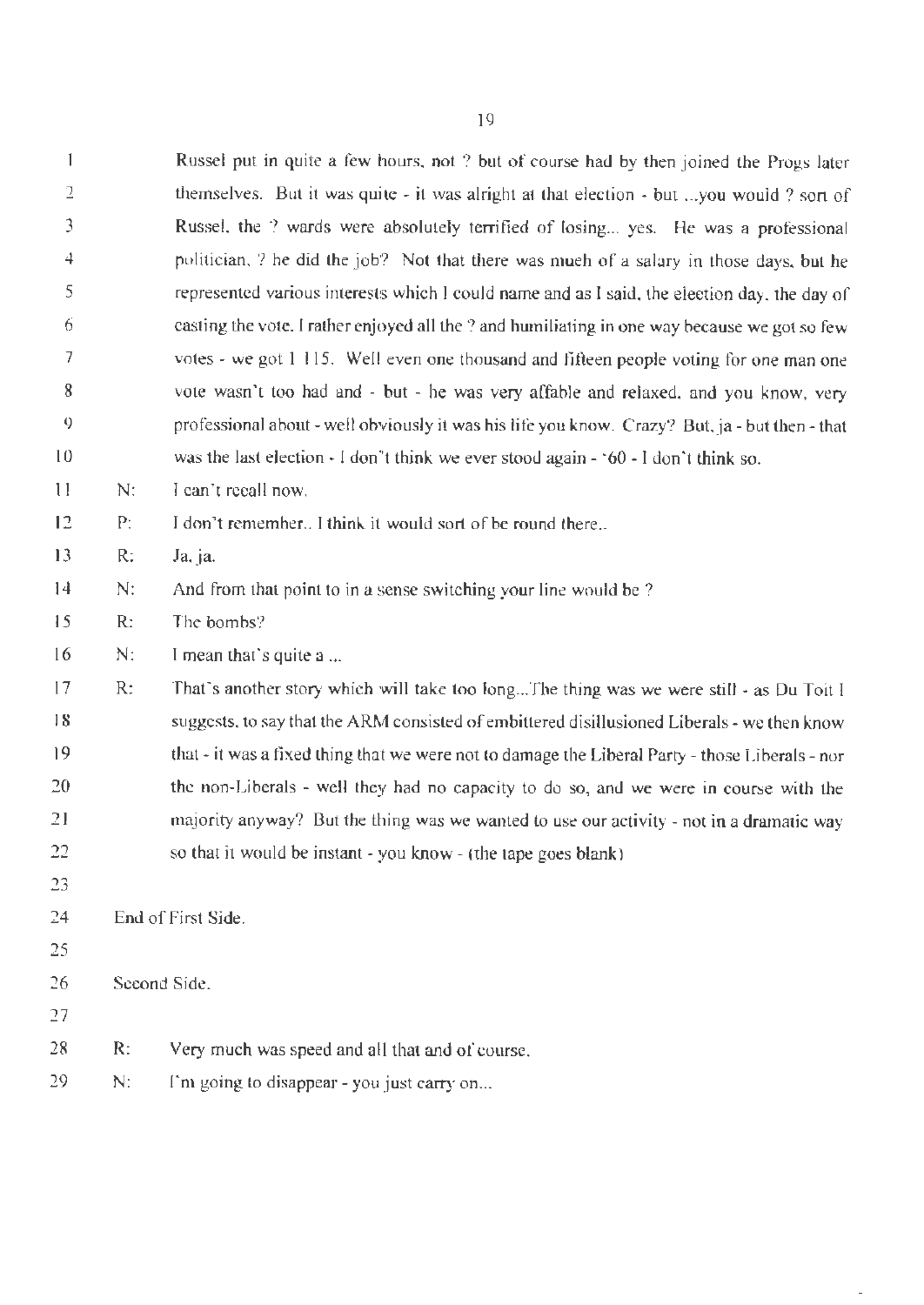So. and I was perfectly willing and had something to say and I think we had just arrived on  $\mathbf{1}$ R: the scene and T did quite a lot of speaking and my family didn't arrive for about several 2 weeks - sort of late September - and um - so it was easily done, but you know one realised 3 that we weren't on the same wavelength with the anti-apartheid movement entirely, partly 4 because - l'm slightly exaggerating into thinking - because that's how I've seen them. They *5*  were very? with ANC backing and on the left and while there were English Liberals, people 6 like Jeremy Thorpe and Tim Beaumont and others - who were you know stalwarts - to Tom 7 Kelloch. who were stalwarts of the ARM Committees, the actual day to day running was 8  $\overline{Q}$ done by Ethel De Kazer? Who was the sister of Jack Tarshay? she had been a? CO - not Communist person who was imprisoned and a good friend - I met her in England -1 met in 10 South Africa on a visit - and, um, but you know they didn't want to keep this thing. So we 1 1 first of all had our own sort of separate little sphere which was the New African Office - we 12 had the 'New African' magazine which we had started in East London, and Cape Town - in 13 14 the beginning of '62. A mysterious American Trust, called the Farfield Foundation. Before I arrive - I think before we left South Africa - you said Neville had gone ahead - you 15 16 remember? Neville left and got this job at? and I think it was - something- some approach to him that they sent money to keep- to get the New African magazine scene going and then 17 - so when we came - when I cam to England rather, I was asked to go to the offices in Paris -18 19 it was the Congress for Cultural Freedom - which was intensely respectable - you know it 20 had funded 'Encounter' and various magazines and things and I had a friend who was there called John Hunter and I knew of Ivan Kalz - who was a great friend of Uys Krige oddly 21 enough - they'd published? or something or another and they were very nice and helpful and 22 23 they never on any occasion said 'we think you should say this, or you shouldn't say that.' But then after about a year, this began to happen and I would be summoned to meet John 24 Hunt, arriving from Paris. with one of the top people from Geneva, where they have - their 25 26 European head office was and they rather started this thing about 'why do you have all this smear..' we had a series called Africa and Marxism - which had - we put both sides - I 27 remember Martin Brogassy? Writing a piece. 'Is it necessary to have all this?' You know -28 29 that - you know enough you're probably been got at and then - but only because we knew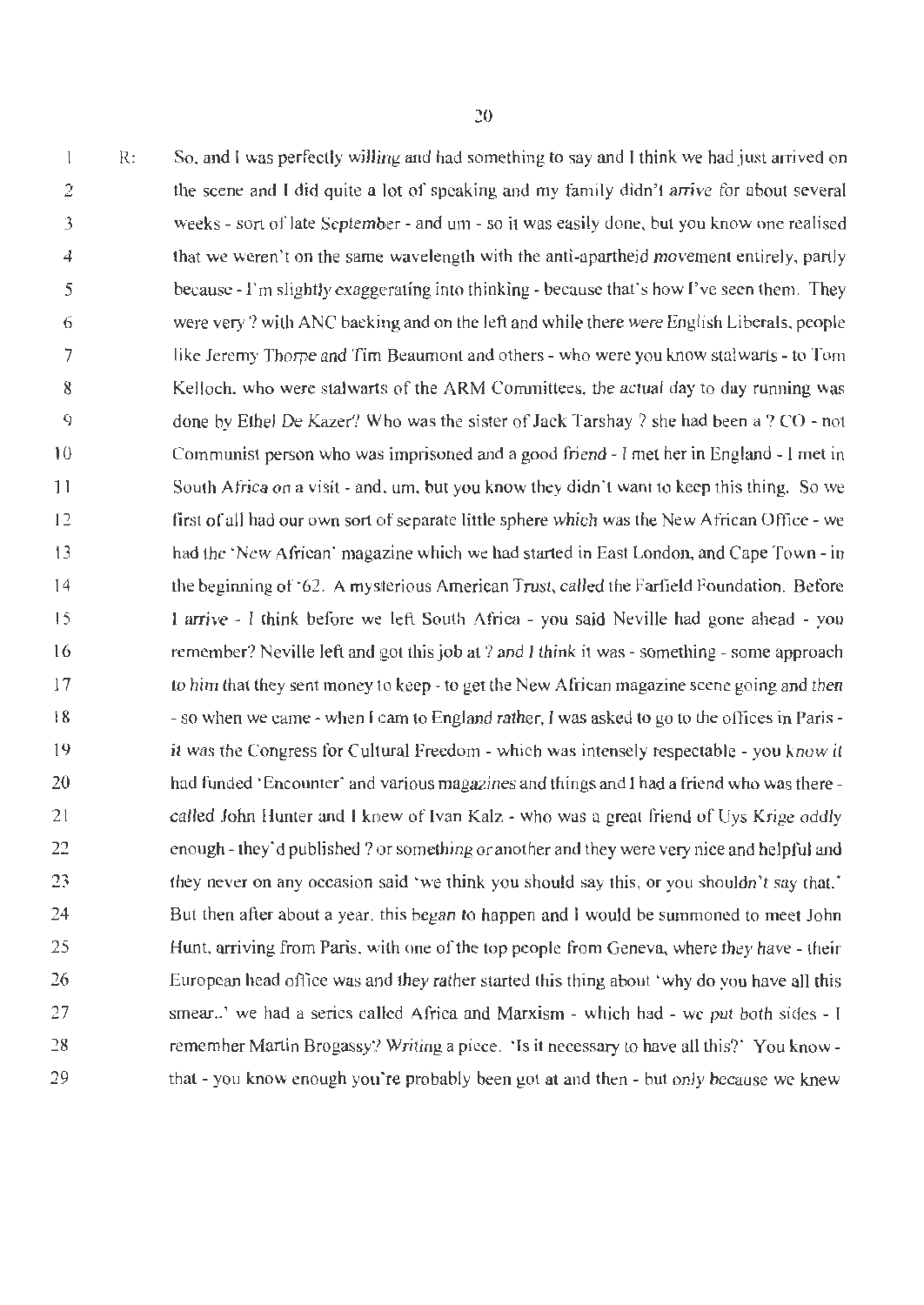they were there for what they thought was cultural freedom which meant excluding? you  $\mathbf{I}$ 2 know? stuff and it was years later of course that the sad? broke that they were the CIA. And 3 suddenly other people who had taken their shilling without realizing that nobody could  $\ell$ 4 everybody else much - and - but nevertheless for that period '64, '65, second half - no we 5 didn't start- we started the beginning of '65 with the English. London-based 'New African.' 6 So that gave us a little world, a little hase of our own in central London and where we 7 remained on good terms with the anti-apartheid movement, you know - they had their own 8 show and didn't particularly want liberals. The other bases,, the other things of course were 9 the international friends in alid fund which was still called DNA and ? Christian Action, 10 before it had become the very great thing with several million pound turnover that it became 1 I later. And again, the - our friends from the left had already moved in - not altogether - not 12 that there had been no reporting - because John Lang worked there - he virtually plotted his copy book and in his resourceful and clever way he got quite a lot going. he also made a - 13 14 created a few problems. So wn and then 1 think as I say Canon Collins had this curious 15 capacity, although you know, Christian Minister, to work closely with the communists and he made no bones about it - well I mean that's not strictly true - the line tended to be 'oh of 16 17 course. x isn't really a communist you know - if you were in South Africa you'd be just the same.' You know that sort of thing but over the years of course, IDAF, International 18 19 Development and Aid Fund ? became a South African Communist Party dominated 20 stronghold run by the Collinses - you know - but with all the actual day to day work. I mean 21 Bill Collins had raised the money and Diana particularly did a great deal of lhe organising. They were in the hands of the left as was anti-apartheid movement. The only other 22 23 organisation that exiles could grab and take ? was the Africa Bureau which was Michael 24 Scott. But it was in decline by the time I arrived. Michael Scott got involved with the laager 25 you remember in India?

26 P: Yes..

27 28 29 R: And got it banned in Southern Africa for a while. I remember when he came back into the scene - the first time I met him must bave been about I don't know '66, '67 something like that or '68 but he'd I think his moment had passed actually - he was never a force. He used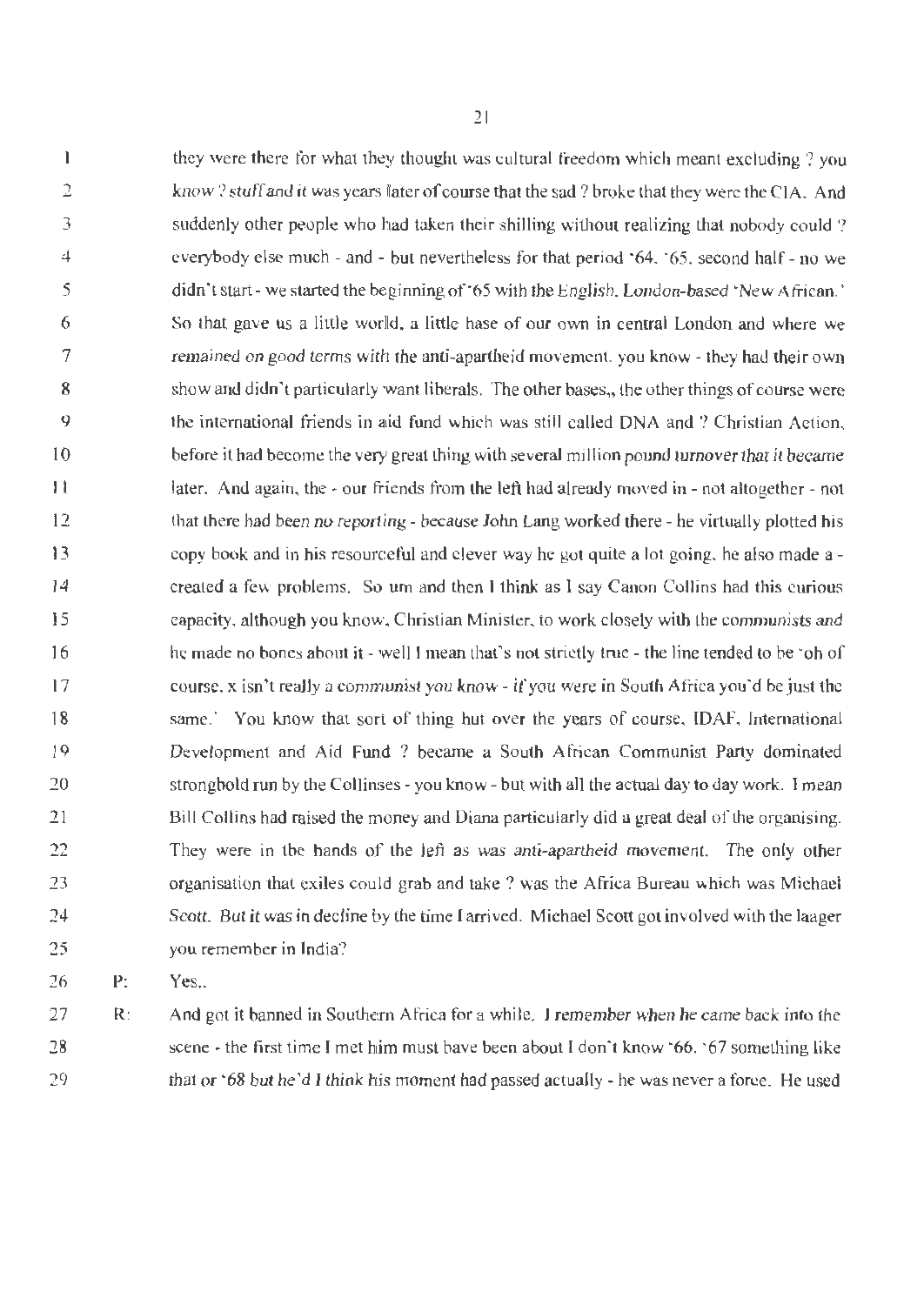to go to the UN and so on and prepare papers and things but he didn't really have a base - I  $\lfloor$ 2 think the African *Bureau* it actually - il carried on for quite a number of years - people like 3 Colin Legum and so on and David Aster - I assume - was the funding. You know James Symonds who made Tom Kellogg - they were very and they used to have useful meetings 4 and they were much - they liked the New African magazine - they weren't overtly South 5 African, they tried to broaden the thing whereas the antj-apartheid movement, although it got 6 7 involved with Zimbabwe a lot was very much a South African show. So the next step in the 8 journey was that in '68 the big SW APO case came on in Pretoria - do you remember - the 9 SW APO - Ja Toyvo and all these SW APO - not that he had been at the? ? guerillas that they'd captured in the north were put on trial in Pretoria and there was a very very serious 10 intention from all accounts for the death penalty and the anti-apartheid movement, we I 1 12 thought dido 't really exert themselves enough on this, and I remember going to the AA office and finding they had sort of pigeon holes with leaflets and pamphlets on all those thing as 13 14 and all they had on Namibia was a sort of wretched cyclostyled thing with the years and date and so on? and it just wasn't - it didn't have anybody considerate enough to push it - so 15 partly that was the excuse we had. Also l remember Diana Russel - arriving from America 16 17 at that time and meeting a group of liberals and absolutely sailing into us  $\cdot$  these people are gonna hang - you've got to get cracking and so on. 18

19 N: Was she the younger?

20 21 22 23 24 25 26 27 28 29 R: She was David's twin.. Ja, very political feminist lady ? and so that certainly you know - we needed a bit of a push but I had had a little contact - 1 hadn't - no you say Kubongwa had been te SWAPO leader sort of outside. The Vice-President too did most of the running around at that stage. I never knew - and it wasn't I think until Sam Nujoma made - no, sorry - another part - how J got involved probably was that before I arrived, I think in '63, Segal put on this tremendous sanctions conference in London - it was really a big show - he was a great impresario you knovv and he got this - all sorts of famous British people - apartheid was still a very fashionable and popular - I don't mean fashionable in the sort of voguish sense. but I mean - fashionable - you know - a popular cause. ? he was notorious and in the 60's. or was it - no I think it was probably '65 he did the same thing on Namibia and held a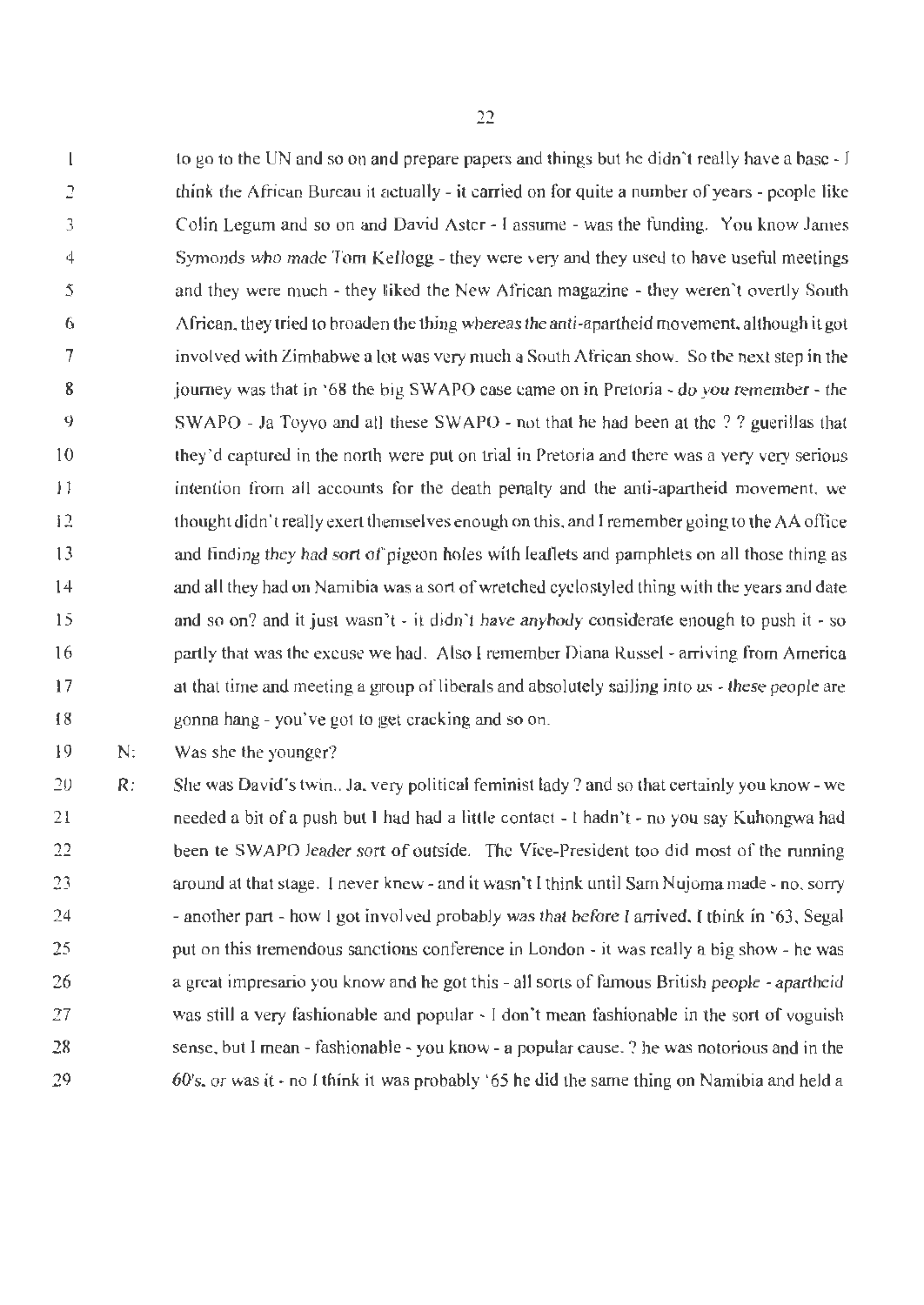conference in the Oxford Union. Chairman of the Conference was Olov Palmer who was  $\mathbf{I}$ then quite a junior minister but already making his name as a ? world spokesman  $-$  ? 2 advocate - and it was going - it was a glamorous affair with all sorts of - some excellent 3 Americans came - l think they were? and I went to that and had the same cold shoulder thing 4 from the left but 1 knew some of the Namibians from my - oh, I should have said - by '65 l 5 had actuaJly gone to Tanzania. gone to Dares Salaam. and I think on 'New African' business, 6 funded by the Farfield Foundation and had met the SW APO people there - some of them 7 who were at this conference - and also Shapango, whom I'd known - he was a sort of leader 8 9 whom  $\Gamma$ d known so well in Cape Town and so this got a sort of - a few of us got together. Then in '69. Sam Nujoma left for the first time after that and then he came on federal visits 10 and I used to have to sort of you know shepherd him around London and sort of try and make I I arrangements for him and appointments - awful job you know - well, I always try to work in 12 the office and explain lengthy absences and colleagues would be baffled about the whole 13 operation. Then in '69 he got - they decided they'd open an office for SWAPO and Peter 14 Katchalble then came - whom I met when he was a junior representative in Daresalaam when 15 I was? up there in :65. So :66, :65 I went to Ghana and so then we got the SWAPO office 16 going and that gave me and 1therefore and quite a few others a sort of base outside the anti-17 apartheid left dominated anti-apartheid ? world. But that? having - really not having much 18 19 for us and so really from then on my exiled activity was almost solely on Namibia and where 20 we had a function you know and some use. I was still, I always remained a member of AA and used to go to - J worked as a - I remember one year - it may have been in the early ?O's 21 22 they had a frightfully important Russian coming from Moscow to do their annual general 23 meeting and the Secretary of that - ? he invited me and Mike Terry? people? of the British Communist Party, was terribly anxious this had to go well and I remember he'd  $\text{-}$  I was 24 25 known as the only member of the? Support Committee who wore a suit - they were all sort *16*  of jeans and t-shirt type people and he said 'I must go to this thing at ? and tell them exactly what I had to say.<sup>\*</sup> And obviously putting on a show for the Russians who presumably 27 28 coughed up some of the funds. But l didn't mind going along with that sort of - as long as - 29 but in terms of keeping us - we didn't want to have a breach with them - they didn't do much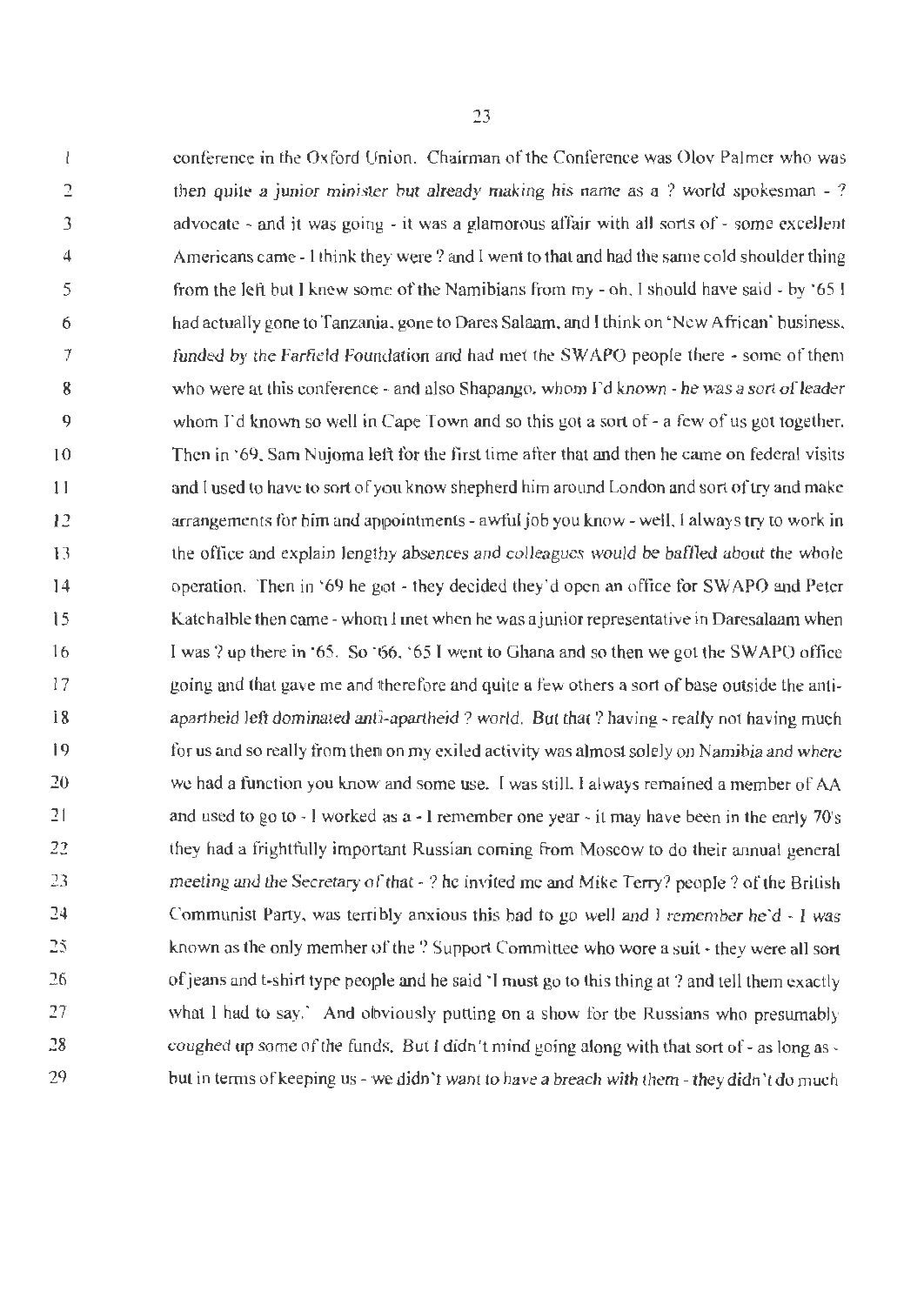for us - nor did we want them to take us over. The Anti-Apartheid Movement. Here was one  $\mathbf{I}$ 2 of the strong things about in favour of SW APO in my book was that they always kept the strong liberal faction in tact? - well unlike the ANC - and - yea, they weren't willing to all 3 the other congresses, they weren't willing just to become a part of the sort of popular front -4 you know CP double net, as it were? while keeping in with them as well - so that - that. No, 5 as far as the other - as far as the Liberals were concerned it was regrettable that we never got 6 7 going as a group - Marion Friedmann. I suppose was the centre when I got there. And I am 8 devoted to Marion - she and I were great friends - but she was a highly disorganised person - 9 ? piece of paper - and ? beyond her - so things didn't work as they should but you know she was effective when - on occasions when pushed into taking action. And she was also a good 10 link with a very, very important person which was Mr ES Reddy, you know, the chap. who I 1 started this ? for all that Jong period - the Special Committee on Apartheid at the UN and 12 very nice - I think he's been on a visit here and been accepted - and did he speak to the 13 parliament or something? I don't know but he was a tremendous figure to all of us really old 14 15 Reddy and he never took sides. he knew that they had the ball at their feet - the ANC and affiliates but he would always encourage us to talk to him and see him and so on. And 16 17 Marion and Allen - I had first met him at their house and so they were good at that and of course then the Party came to an end in '68, in the National Liberals' Club and although I 18 19 wasn't strictly speaking - I had left the Liberal Party of course in the beginning of '63 when 20 I got banned - I mean what had formally deceased membership - obviously if I'd have 21 remained. So it wasn't an issue about resigning over the ARM, but and I had quite a few we were - were you? term? '68? Did you come to the? 22

23 N: No... in '67...

24 R: Oh, did you yes...?

25 N: ... going around my house...

26 R: You were probably at - in Clandersthal?

27 N: Mmm.

28 29 R: And so the Party wound up and so any chance of having a sort of - continuing organisation ended there although in a way it would have been the time to have started one here ...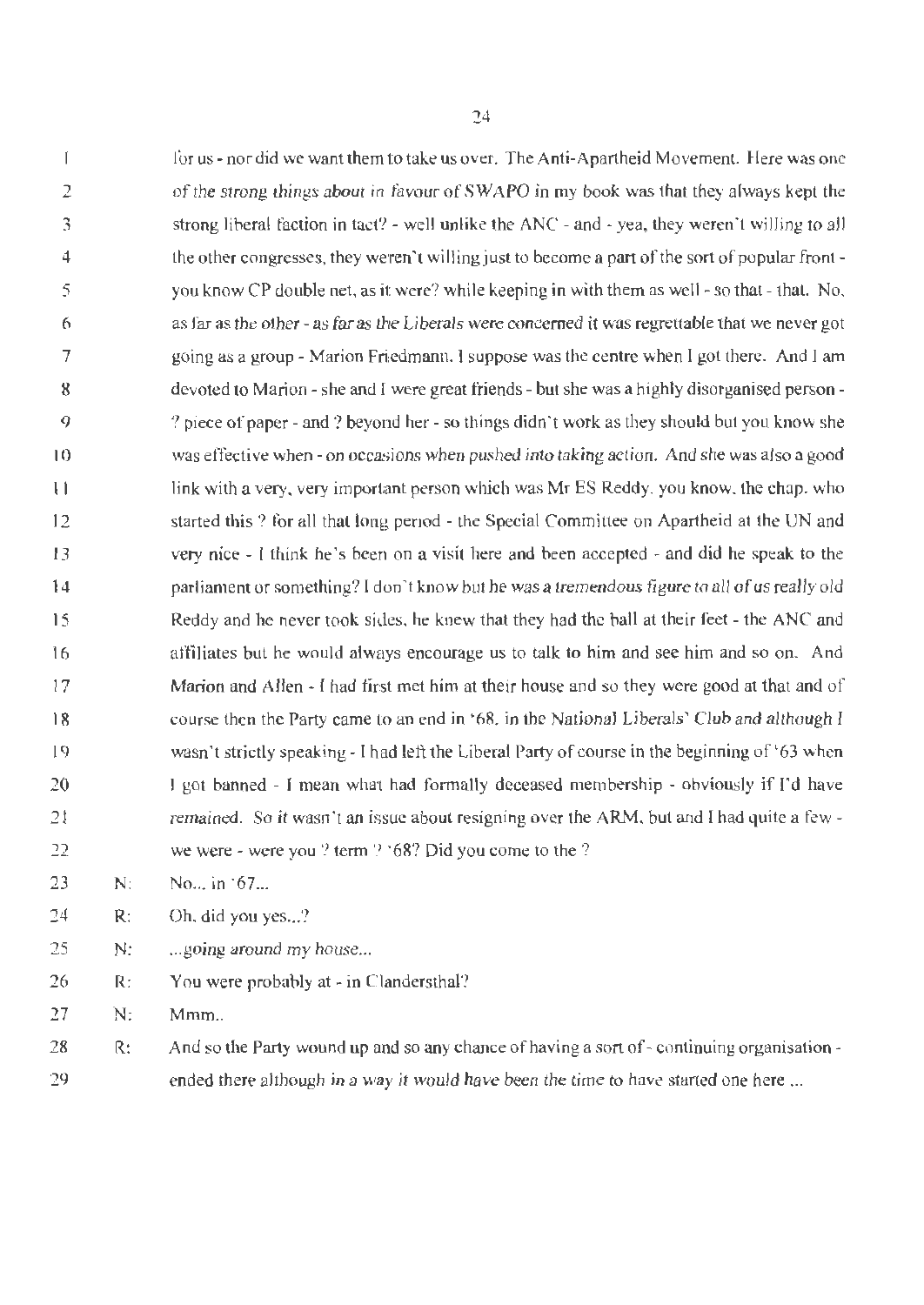$\mathbf{f}$ N: There wouldn't have been people this end who might have got into trouble by the things we 2 said and did...?

- 3 4 R: But it didn't come about - do you think there are any other sort of main centres of activity other than those ['ve mentioned?
- *5*  N: Well, yes, the British Labour, the British Liberal Party...
- 6 7 8 9 10 R: l found them very disappointing actually other than individuals Ii ke the ones l 've mentioned - Jeremy Thorpe of course who Later fell from grace and Jim Bermont - other - l remember being told when I got to England that the chap to go for was Eric Lubback. he was the real brains of the show - you know - he was an Orpington man - do you remember - won that Orpington by-election?
- 11 P: Yes..
- 12 13 14 15 16 17 18 19 20 21 22 23 24 R: back in the early '60s - a thousand Tories on the sort of - and like so many times before and after. the liberals thought their moment had come - but of course it hadn't - he's now caJled Lord A vebury. Such a - inherited peerage and takes up issues, but he's never really become a national figure. But I didn't find the locals  $l$  mean - you know - I didn't find them particularly, terribly interested in us at all. The Labour Party really more so - but again the anti-apartheid movement did its best to alienate the Labour Party. A famous occasion when Ronald Segore and l can't remember who the others were - had a meeting in the House of Commons Committee Room and they bad all these people like Barbara Castle and Harold Wilson - Harold Wilson I think ceased when he became Prime Minister in "64. But a lot of very good MPS - Labour MPs and they did the old trick of going - making the meeting go on and on 'till they were all left and then - then voting them all off the committee- daft- on some disagreement you know. Just as well that they had no public meaning - unless you have a strong British Labour ? you would ?...
- 25 N: Now which Committee was that?
- 26 27 28 29 R: No. that was the anti-apartheid one - I've forgotten what the issue was- they wanted the antiapartheid to take a certain line of these British MPs were prepared to go along with it and so they voted them off. I think there was a huge row and some of them came back on - but, no, no it was never the same - but for years and years and years they had never- they had this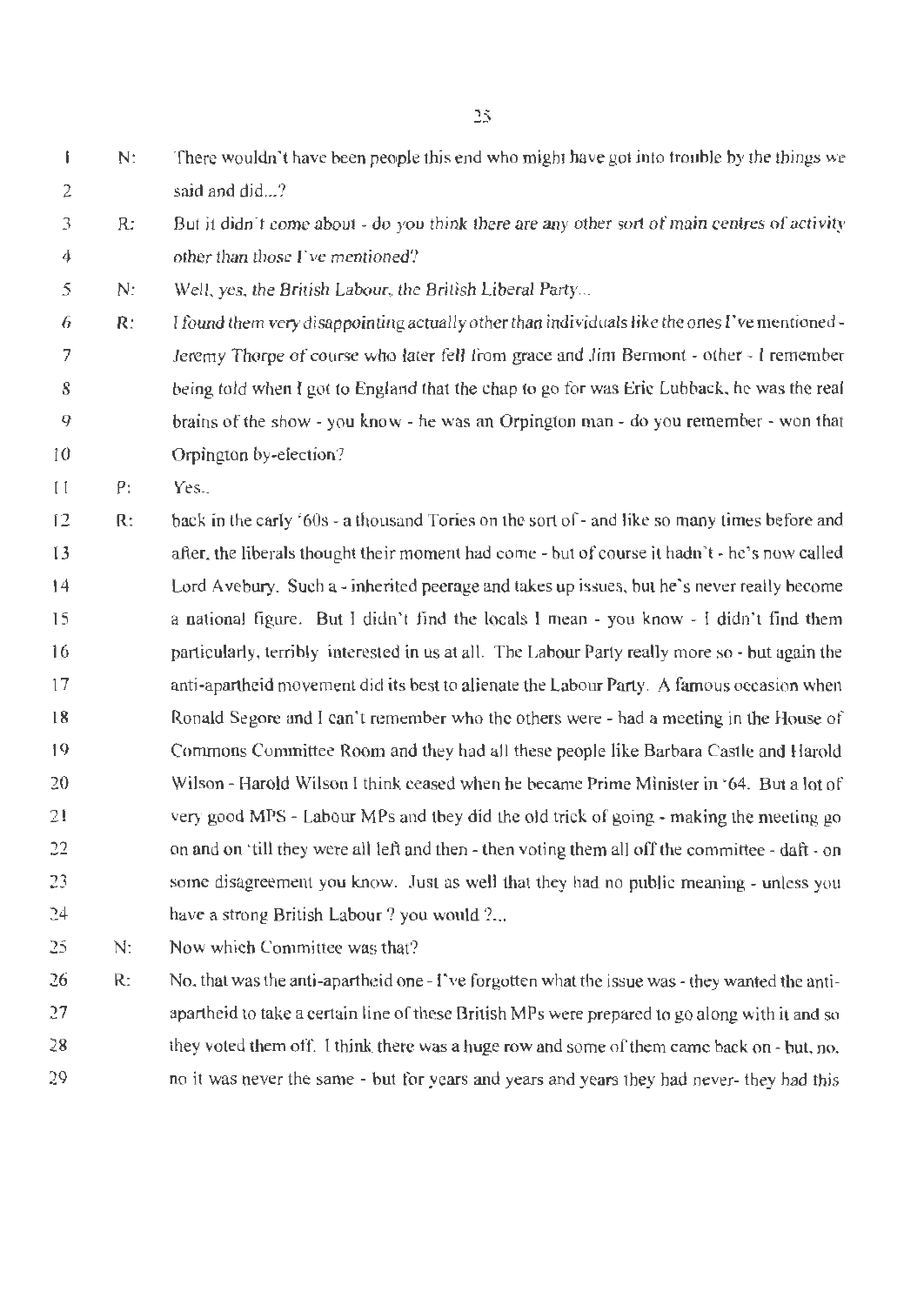chap Bob Hughes, who - Scottish - a Glasgow MP who was president J think and one or two other chaps - a chap called Dick Cable? - I know that was all quite good. Oddly enough one of the - no, sorry this is on Namibia - but they did have one or two MPs but nobody substantial after that period. But 1 mean you know if you wanted to go to the- if you wanted to go and get a fuss made about something you usually went to the Labour party rather than liberal.

7 N: What happened to Segal?

8 9 10 I 1 12  $13$ R: Segal, after the Oxford thing, he rather subsided, he wrote a very large number of books, I mean not a large number. a number of very large books, books about - he wrote that book about India which ended up - it's had the classic line that what lndian needs - is not less communism but more - and things like that which didn't go down frightfully well. And his most recent book is l think all about the African Diaspora and it's all about the Africans round the world and so - but it tells...

14 N:

2

 $\pmb{\mathbb{I}}$ 

3

4

*5* 

6

15 16 17 18 19 20 R: Oh yes, he came back to Cape Town and told the Coloureds they were all wrong voting for the NATS, probably won a few more votes for the NATS that time - great way for rubbing people up the wrong way. No the last time Ronald sort of re-appeared was after Ruth First's death and they had a public meeting in the homestead and which he chaired, l think, or main speaker to start the trust. I would have gone because l had a great admiration for Ruth but I couldn't - somebody sent a message of?

21 P: Turn it off...

?

22 R: Not the exile, before that...

23 P: No. It's partly exile and the ...

- 24 R: Because I want to add a little? thing that I've left out..
- 25 P: All right well you do that first.

26 R: No, um - are we on?

27 N: Yes.

28 29 R: Now the one thing that happened before I got to England was that - a lot of things had happened in the exile world from the days of Patrick van Rensburg and Jonathon Paton had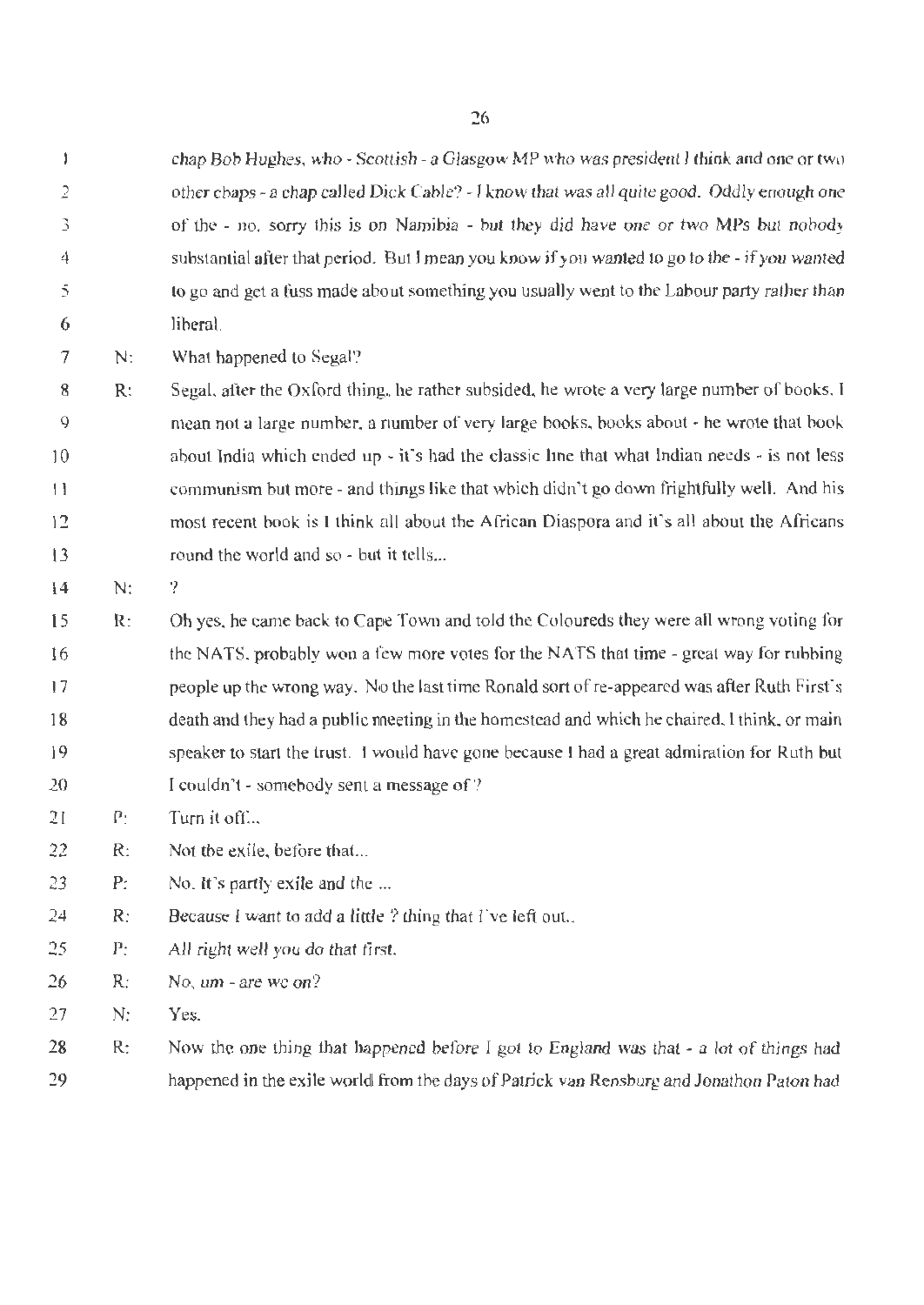chaired the committee was? **l** mean there's been various attempts to keep ita London end  $\mathbf{1}$ 2 of the Liberal Party going bu1t I think the most vigorous thing I was aware of was J think it 3 may have been '63. Just before I was in London - not too long before I arrived. Which was 4 that Bill Hoffenberg? and Merle Lipton rounded a terrific sort of campaign - and got - and 5 saw a lot of people - 1- reading these papers recently it saw that - I think it was the '62 or 6 maybe the '63 Party Congress - it would have been the '63 because I was at the '62 one that 7 there was actually a resolution that there should be - while not committing the Party in any 8 way, there should be more effort made in - to set up an organisation in Britain to you know- $\circ$ promote South African Liberalism and the rest of it and you know that was sort of Bill's 10 mandate I think and so he and Merle had done quite a lot and very - really quite effective. 11 Talking to all sorts of VIPs and so you know - that- but then in fact it wasn't long after l got there that a friend called Richard Kershaw, who edited that thing known as the · Blue Sheet-12 Africa Confidential' - you know originally called Africa 1960. you remember - run by this 13 14 little group of kind of Tories Africa fans and Richard was editing it and he was actually a Labour Party person and he told me that Piet Cilliers and some - one or two other important 15 16 NATS had been on a visit and - just the time I arrived, just after I arrived I think, and had one I 7 of the things in there - on their agenda - was to smash any idea that there was a Liberal party **18**  in South Africa of any account whatever- because there was quite a - Bill and Mel had been - 19 and it was - it had got around you know - had been doing this and he attended one of these 20 briefings where apparently they just sort of tore this whole thing to tatters you know - it was 21 just - which was tough but it was nice that they bothered in a way because we were in very 22 bad shape in '64, '65. So that was - that is the thing that I don't think so - we aborted that little ? 23

24 25 26 N: But you wanted to go on - f'm interested to know what happened in the Congress Movement where during the period when - before they all became ANC, because the ANC held out against? NSAC for a long time...

27 28 29 R: l do know the story - I know that the Congress - the South- the - the SADCO, which became the CPC - the Coloured Peoples' ' Congress, the leadership - except for Reg September-they only body this side and a felliow called can 'tremember his name - very important theoretician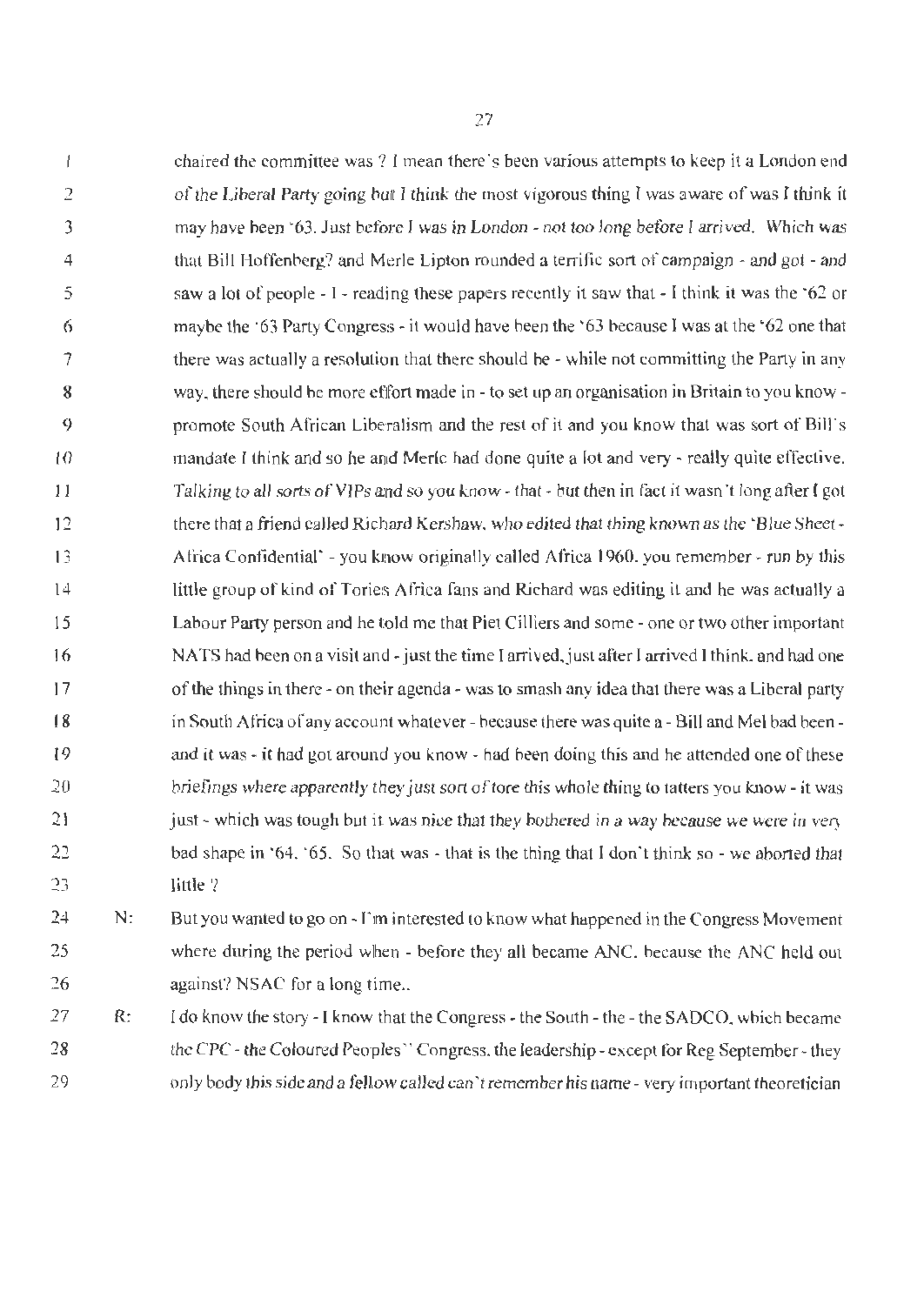$\mathbf{I}$ and all that - he's actually never been - he only joined in exile - never come back to me - 2 Cardiff Marney and others all joined the PAC and it was some fierce disagreement there. Barney's remained in the .. Barney was a very brilliant and central figure in Cape Town 3 4 politics and he ·s remained with PAC although I don't think he does much in public. And so that bit of it wasted away. I don't think there was a COD in exile - I don't think they existed 5 in exile and when the change came I couldn't say but when I arrived - you know - when 6 7 Norman and I were involved in the ARM days. the Congress Alliance still upheld - well that's not strictly rue -1 mean it was from the launching of Inkonto at the end of  $61$  that they 8 9 no longer upheld non-violence as an absolute basic principle - which they always have done and it was still - I mean it was still deeply, you know, subject of considerable disapprobation 10 to be involved in this kind of thing and in England as well it did not - you know - I don't l I 12 think, it wasn't until -I mean the sort - I suppose the glamour side of guerilla - urban guerilla 13 stuff came with Reggies' de Bruin and all these people - do you remember that - Gavara became a sort of cult figure? You know - you'd have a poster - the students would have a 14 15 picture of him on the wall and so on.

16 N: Yes, well as the '60s proceed..

17 18 19 20 21 22 23 24 25 26 R: Later on in the '60s, but at that stage it was still deeply. not liked at all if one considered any kind of figure taking this course and so the ANC, the Congress in England still maintained rather a sort of - they didn't make a great noise about supporting Inkontu at all - it wasn't even lnkonto for God's sake - they were all in prison weren't they - from '60 - from '60? Well Nelson was first taken n '62 - but not for that - the Rivonia Trial was '64. And so you know they didn't really have a - there wasn't really a Congress Alliance public image promoting anything in particular I think in the ·60s that I can recall and when - I remember it wasn't until 1980 - I remember going to Exeter and staying a night with this man Mervin Lennin - who had been an old - very staunch CP family from Port Elizabeth - the other half of Liberals ..

27 N· Yes, what year is that?

28 29 R: ? Perrer, were the Liberals. And of course his father, no Ruby was his father I think - I can't remember - they were tremendous communists - dedicated and I remember old Mervin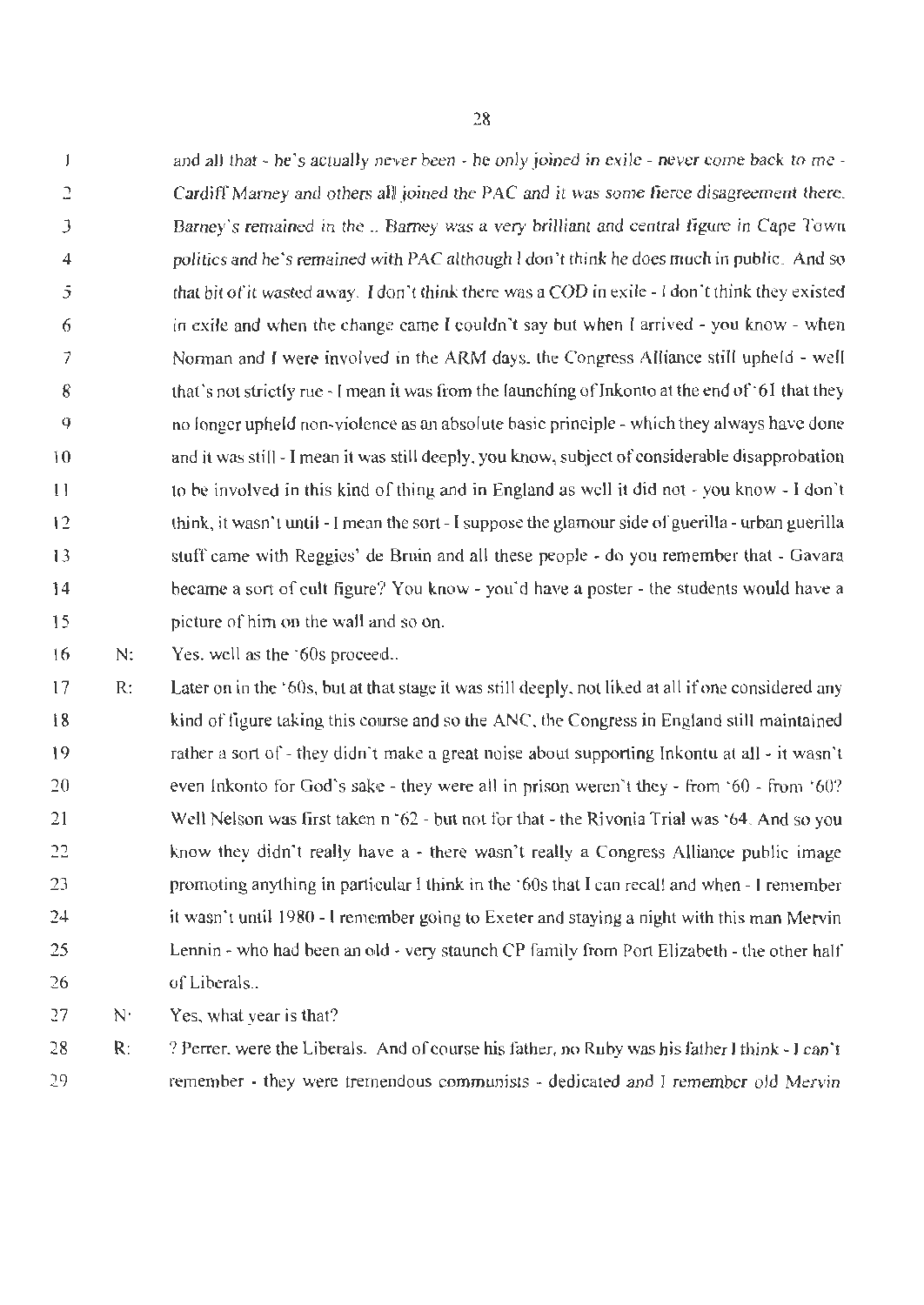$\overline{1}$ saying 'Oh I don't have any problems about these issues - I just pick up the 'phone and I ring 2 up the ANC and 1 sat "hello comrade. what's's the line?" and he tells me.' Obviously an incredible admission? slightly ? this story. Oh. I don't know - 'I never bother- they just tell 3 4 me what the line is.' He was then - and he kept saying · I am a member of the African National Congress.' You know - he as delighted with himself for being a member of the 5 ANC and I remember being quite surprised because - that was the reason in 1980 that 1 6 hadn't really caught on that you could be a - you know people were in exile - you were a 7 member of the anti-apartheid movement or you worked for one of their ? Defence fund or 8 9 you were just a private citizen-you knowtalkingabout Whites and Coloureds. There wasn't actually much of an Indian presence in Britain that l can recall. Of course Dr Dadoo was 10 there - he was there a lot - yea. Anyway, he Jived, but he was in England a lot and I suppose 1 l 12 he was the Indian - the South African Indian Congress and Joseph and others.

13 N: I suppose one of the - what's his name - ? is it?

- 14 15 16 17 I 8 19 20 21 22 23 24 R: Oh, yes, thaf s right - Aziz Pahad - yea the Perhard? Brothers. yes, yes - I often used to see them around - yes, yes, there were - I don't know what they called themselves. I suppose they did speak for the South African Indian Congress. But as I say the CPC had virtually disappeared, the COD didn' t seem to have an existence in Britain so at some point it must have been agreed by some ANC body that they did - be members. I think 1 told you the story about how when Denis Brutus - who left Robben Island and came to England - a carload of his CPC friends - like his mother Wilfred. and others - drove up to Heathrow to meet him and the first thing they said to him when they got together - the'? was' Dennis, the StaJinists are in power.<sup>•</sup> Not meaning Ted Heath of course, but you know - sorry I think I've told you that story before. But - so that was I think their - that was the time that they broke away and so the Congress Alliance didn't exist as a force.
- 25 N: When you say it broke away you mean...

26 R: They joined the PAC.

27 N: PAC..

28 29 R: Dennis didn't but most of them did. Kenny Jordaan - that was the name I couldn't remember who ? always thought so highly of... I think that about wraps it up?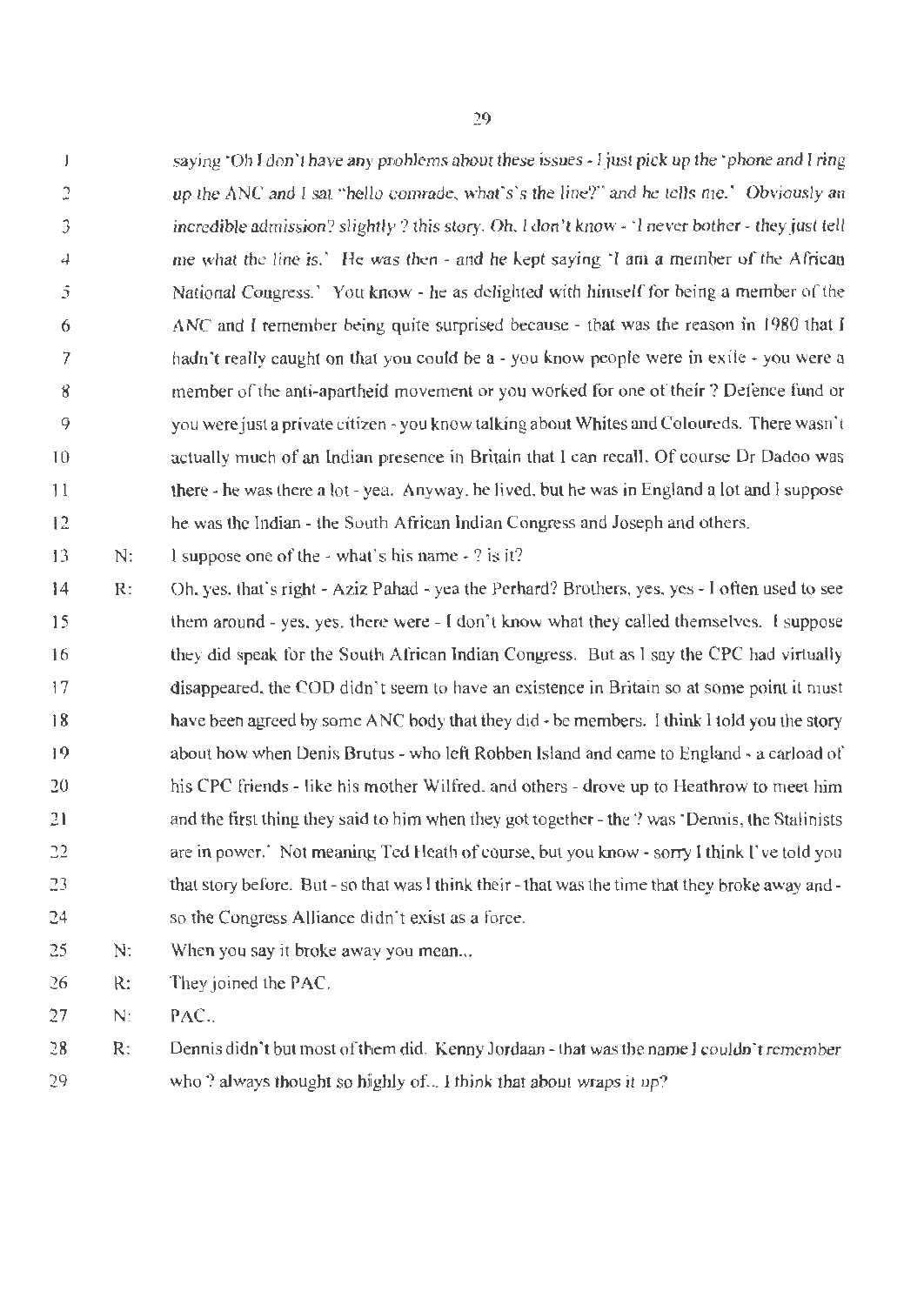$\mathbf{I}$ P: Yes - can you think of anything else Norman?

- 2 3 N: Did, you know just on the Liberal remnant as it were - when Neville went into the ILO did he - did he have special responsibility for South Africa or any of those issues?
- 4 R: Not for quite a long time - no., ...

5 N: Did he end up? Or?

6 7 8 9 10 1 I 12 13 14 15 16 17 18 R: Then he took the place of a man whose name escapes me - a Dutch - from Holland who was a very capable chap and very much part of the ANC, the CP - the South African CP world and Neville took this - this chap didn't want to give up the job and he was sort of moved sideways to get Neville - got the job and then Neville had years and years of attack from these people - they tried to block him at every point you know - they'd send word to conferences that he was going to represent the IRA - so saying that he'd be denounced from the floor and aJl this sort of stuff. The excuse they used I think was the lUEF paper. Neville was the chap who introduced Lance? Ericsson? Who. look - from the ? sort of proteges and things - national student world and he became AMNESTY's national university exchange fund which of course harboured the frightful Craig Williamson and in - and Craig Williamson - amongst with all the other documents that he stole and leaked was this sort of slush fund arrangement that Leslie and Neville had worked out for the IUEF, which every big group like that has to have - you know - what do you do with money you've never?

19 ? Will you settle please?

20 P: Yes, I think we better...

21 22 23 24 25 26 27 28 29 R: So, es I just mention that's a point - I mean - how you - if you fell out with them or if they decided you weren't the desired article they could give you a very bad time and he had years and years of victimization which all suddenly stopped at a certain point. I think you know when things began to cbange here. He really had a bad time. Luckily he was helped - he had an extraordinary boss who was actually from Gabon - the sort of - perhaps I shouldn't be recording all this - a - you know - a Black French-speaking JLO figure wbo had been some kind of Minister in the Gabon Government and was - typical of these ? Franco-phone Africans one doesn't know about - he was also a terribly important person in Free Masonry in France - you know he was Grand High master or something. And he stuck by Neville -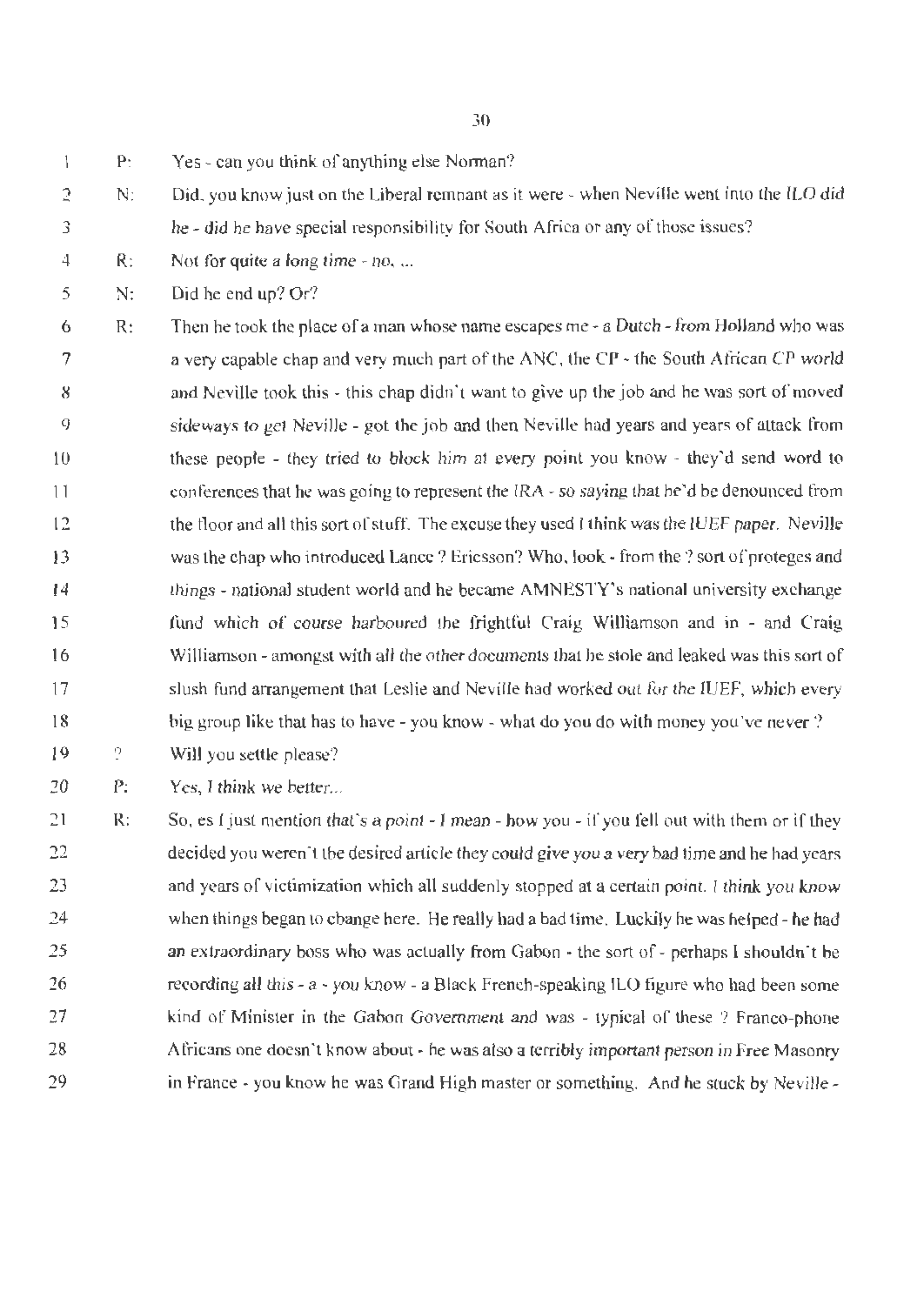just used to swat all these people - they really got through some really ugly scenes actually - $\mathbf{I}$  $\overline{2}$ could have - there was a threat at the annual general meeting or whatever they call it - the big *3*  annual thing of the ILO when there was a threat that he was going to be opposed of his job 4 or something and..

5 6 N: You see - what we have here I mean is a straight forward perpetuation of the kind of  $\theta$ communist ..I mean - they've perpetuated here.

- 7 8 9 10 1 I 12 13 14 R: One mistake- just to end it - I think l personally made when I came to England and we got the ·New African· started. I'd say this to Neville ifhe were here - J wish he was - but I think I was wrongly advised by him that we had to count our - that - ? power - you know the start of this red Power game - you've got to say nice things about them - you've got to sort of say they're okay and so on - you. can·t oppose them. And I mean what did we have to lose certainly our Farfield Foundation grant would have lasted longer - probably if we had - but we didn't know and instead of which I did - sort of subscribe - well the 'New African' did subscribe to the big ANC myth. Anyway, that happened....
- 15 P: Excuse me...
- 16 N: Well, shall we?
- 17 P: Looks as though that's it?
- 18 19 20 N: I mean, are you - what I'd love you know is for you to say a little bit more about this - the Namibian thing after you kind of tailed it off - but there probably isn't time ... or enough tape with...
- 21 R: About the Liberal party connection?
- 22 N: No. I mean you - Randolph Vigne and ...
- 23 R: Oh, in England you mean?
- *14*  N; ... yes, and ..your connection with you know Namibia, you know...
- 25 26 27 28 R: Yes, yea, no my connection more was - as a sort of a dinosaur figure who was preserved by SW APO while generations of sort of mad you know kind of left wing zealots joined it and how communists incidentally joined the committee and so on but they always backed me to stay there you know...
- 29  $N$ : The Coloureds, the SWAPO people?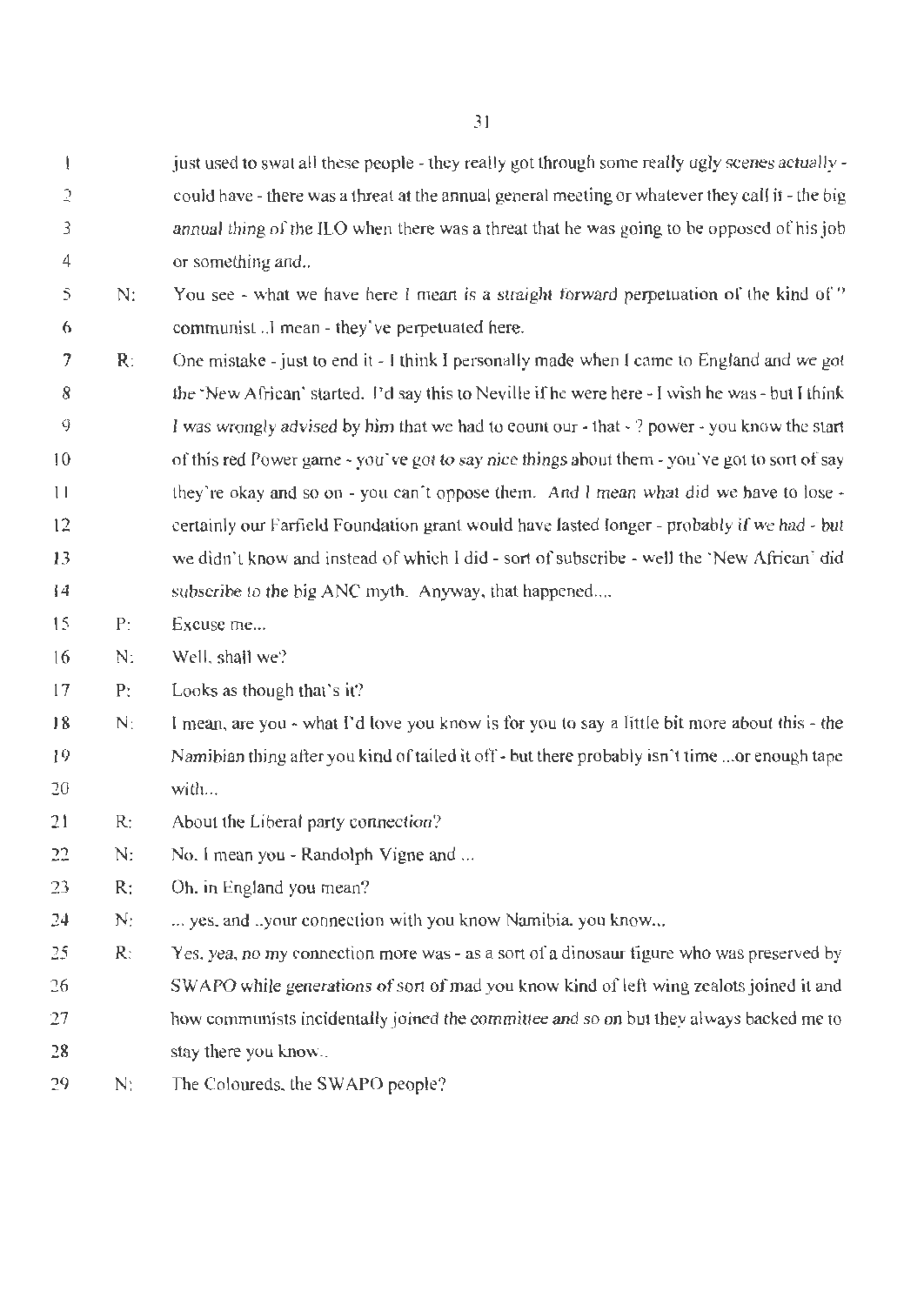$R$ : Yea, but then I had one or two friends - but all too often I mean I felt completely at odds and  $\mathbf{I}$ 2 I just didn't know how their minds were working?

- 3 **N:**  And these were - this was English men. basically.
- 4 *5*  6 R: Mostly - there were South Africans too - particularly the South Africans were as strange - the ones who sort of came - that sort of - what was that organisation called - the people who didn't join the army?
- 7 P: 'The End Conscription Campaign· ?
- 8 9 10 R: Yea, those sort of people - there was an English - actually a chap called Anderson - he wasn't actually a member - I've forgotten his name - he was a sort of leader I think but they published a magazine called 'War resistor.'

 $11$ P: Oh yes, I think - then Jimmy Corrigall must have put - Reality on the mailing list.

- 12 13 14 15 16 17 **18**  R: N: Oh, right, ja, ja - ja - no they were - one or two of them were quite good actually - on it - no we used to get the odd South African one who turned out to be a policeman or a sort of agent - but actually that was rather good because the anti-apartheid movement - I suppose J shouldn't be recording all this - the anti-apartheid movement had sort of pushed him onto our committee - f didn't want him and then we managed to get rid of him and he went back to the anti-apartheid movement then was found - so it wasn't our mistake  $\cdot$  ? it was damaging. The - I mean the - this clearly is not the whole of it but there was some point in having Lord
- 19 Vigne on their committee...

20 R: Oh. yes, oh the man who wore a suit - ja, ja, no,

- 21 22 N: l must say at a recent celebration or something of that sort - when you were there - the newspaper carried the story that Lord Vigne was there ..
- 23 24 25 26 27 28 29 R: Well, they - what it - no it was a local newspaper - the fifth anniversary of independence last year they carried a list of VIPs who were attending which Lord Randolph Vigne was - I wasn't - I didn't attend anyway - hut that was newspaper licence. No I remember at a committee meeting, once when I really felt that I'd had enough and I said  $\pm$  don't know perhaps I've - I ought to - time I retired from this committee.' Or something to that and Brian Wood who was one of those sort of zealots, you know. ran the thing - did all the hard work. Said 'oh, no, no.' he said 'we were talking to Pat Keatley the other day and he said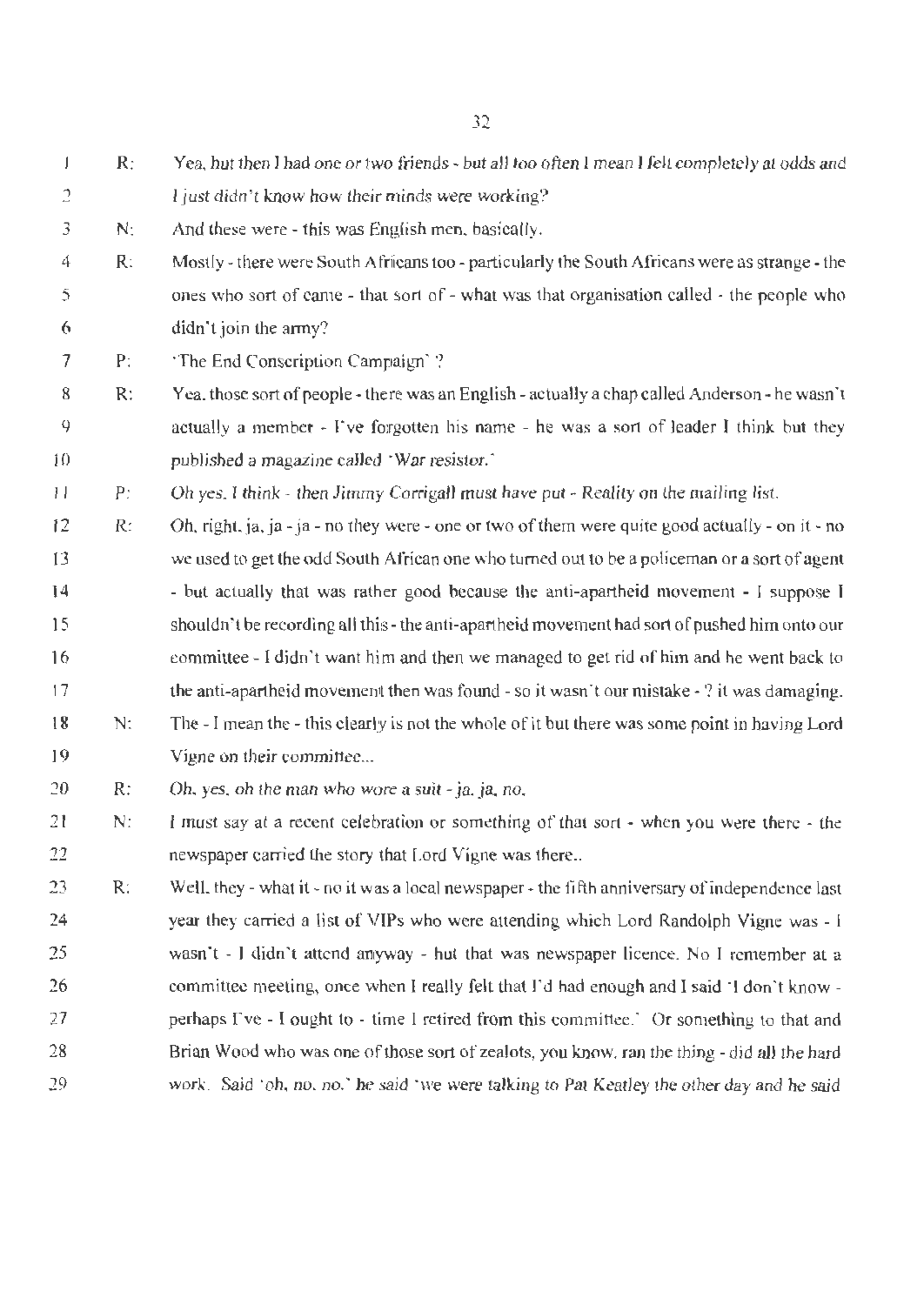which community - which group are you and we started explaining.."Oh he said no you mean Randolph Vigne's outfit."' So you know, so I became the sort of indispensable person.

3 4 5 6 N: Is Phoebe bringing in the ? um, you know I'm just - anyone - kind of personal curiosity and so did you go into British politics at all - at a local government level - for instance you weren't - I mean I have that picture in my mind, or just a story about you showing SATSHA around Greenwich or something...

7 R:  $No...$ 

2

 $\mathop{!}\nolimits$ 

8 N: ls that pure fabricational myth?

9 R: That? No, no 1 didn't have a very - no...

10 N: You didn't get involved in the local?

1 I 12 13 14 R: J voted, actually on - I have the only Party I ever joined on and that was the? DP which didn't last very long - I never even joined the British Liberal party - I used to vote Liberal um l think always ... sort of sentimental way really. No. I never. didn't take part in British politics at all.

15 16 17 18 19 20 N: Ja, ja. If one you know looks back - to those years I mean you've spoken about the Farfield Funding ? huh, if as it were the thing being you know the events that we won with kind of bind sight and so on - you know - is there any way that the Communist party role - you know in supporting the ANC and at some stage, J presume. the -you know- splitting up with funds and so forth from this overdue and all the rest of it that that could have been either derailed or you know that's an alternative - world thing - I mean at the time ..

 $21$ 22 23 24 25 26 27 28 29 R: Good question... well... I mean at the time I would have said 'Yes there is a way.' But as you say. with hind sight, I doubt if there was a way- it was seemed kind of fore ordained - I mean 1 think Canon Collins was an enormously important figure in this from '54 when he came to South Africa - he decided to back this one and I think Oliver Thambo was frightfully important to get exactly the sort of image they wanted - outside and they were - and the Communist Party were extremely hard working and clever and they had people like Rita Hodgson and for example, Phyllis Altman - well it's the other way round - ? really did an excellent job you know and we didn't have that sort of thing- we were-you know too much sort of part-timers really and this is PAC. I mean I'd - well I mean I backed the PAC in those